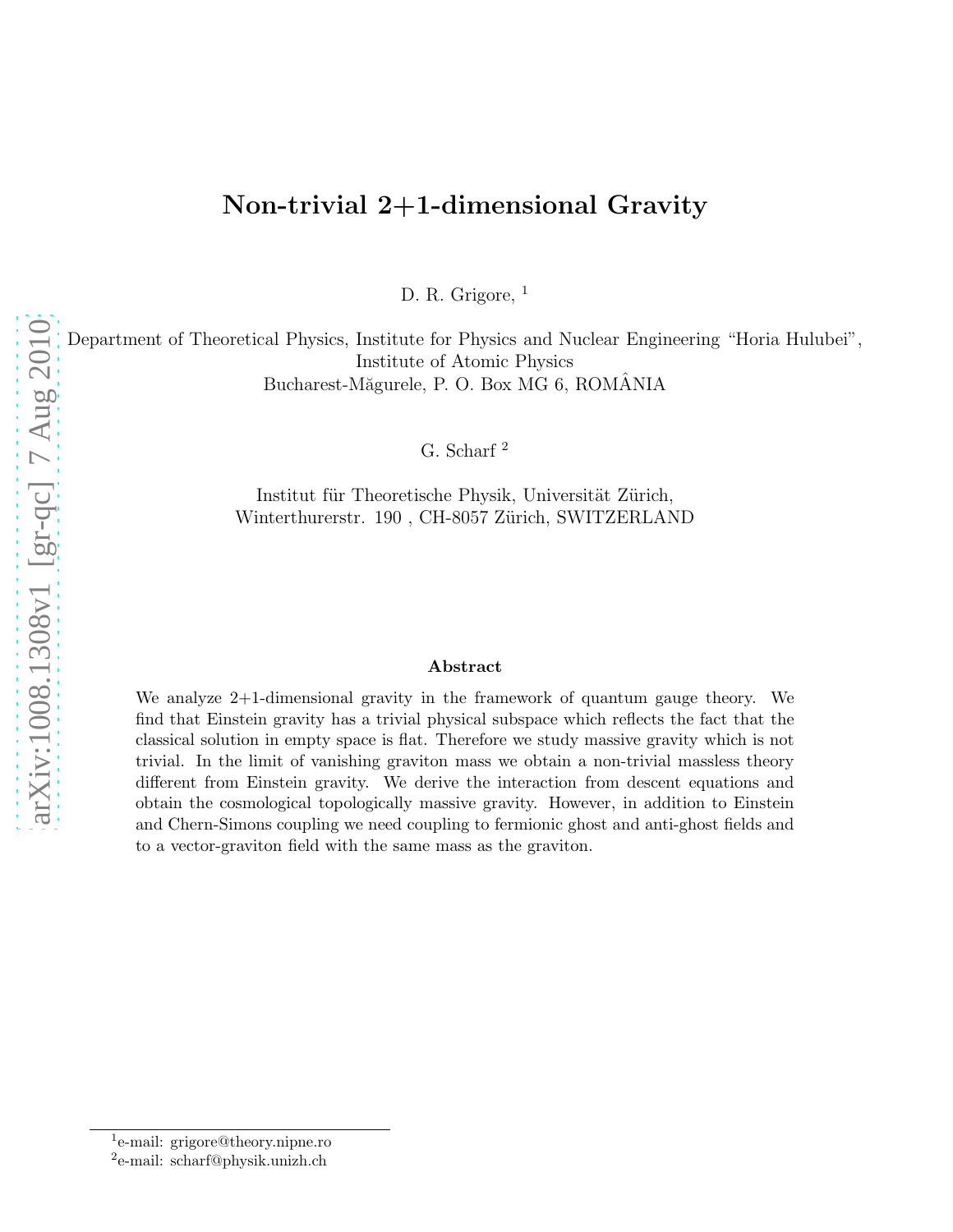#### 1 Introduction

It is well known that 3-dimensional Einstein gravity is dynamically trivial in the sense that any classical solution in empty space is flat  $[1]-[3]$  (and references given there). For this reason one has to consider modifications of Einstein's theory, in particular massive gravity [4]-[8] in order to have propagating gravitational waves. Most of these studies have been done in the framework of classical Lagrangian field theory.

We advocate a different approach to gravity which has been successfully applied in the 3+1-dimensional case [9]-[11]. We do not start from a classical Lagrangian. Instead we choose a collection of free quantum fields on Minkowski space which are the asymptotic fields of a Smatrix. Some of these fields are gauge fields which have a non-trivial gauge variation involving fermionic ghost fields. The gauge variation  $d_Q = [Q, \cdot]$  defines the physical subspace of the theory as

$$
\mathcal{H}_{\text{phys}} = \text{Ker}Q/\text{Ran}Q. \tag{1.1}
$$

The coupling  $T(x)$  is a Wick polynomial of the free fields which is a solution of the gauge invariance condition

$$
d_Q T = \partial_\alpha T^\alpha(x),\tag{1.2}
$$

and some generalization of it where  $T^{\alpha}(x)$  is another Wick polynomial. This condition is necessary in order to have unitarity of the S-matrix on the physical subspace. In 3+1 dimensions the method works equally well in the massless and massive case. The difference is only that the gauge structure in the massive case is more rich. It requires the so-called vector graviton field  $v_{\mu}$  with the same mass m as the graviton, so that the resulting theory is a vector-tensor theory. The interesting point is that in the limit  $m \to 0$  one does not get Einstein's theory. The now massless vector-graviton field does not decouple from the symmetric tensor field  $h_{\mu\nu}$ so that we get an alternative (massless) gravity theory.

It is the purpose of this paper to Analise 2+1-dimensional gravity in exactly the same way. In the next section we introduce the various free quantum fields and their gauge structure. Then we determine the physical Hilbert space. It turns out that in the massless case corresponding to Einstein's theory  $\mathcal{H}_{\text{phys}}$  is trivial. This reflects the well-known fact mentioned above that Einstein's theory has no graviton states in 2+1 dimensions. In the massive gauge theory  $\mathcal{H}_{\text{phys}}$ is non-trivial, for fixed momentum there exist three physical modes. This remains true in the limit  $m \to 0$  so that we have a non-trivial theory in both cases. In section 3 we construct a concrete Hilbert space representation in order to show that all operators are well defined. This representation is chosen in such a way that the massless limit  $m \to 0$  is smooth. In section 4 we derive the coupling from the so-called descent equations which are a generalization of causal gauge invariance  $(1.2)$ . The even-parity sector can be treated in exactly the same way as in  $3+1$ dimensions. We carry through the descent procedure in the odd-parity case in all details. We recover the gravitational Chern-Simons coupling. Together with the even-parity coupling we obtain the so-called "cosmological topologically massive gravity"[11]. From the point of view of quantum gauge theory the treatment of this theory in the literature is incomplete because the vector-graviton field is lacking. In the conclusions we point out further differences to the classical theory.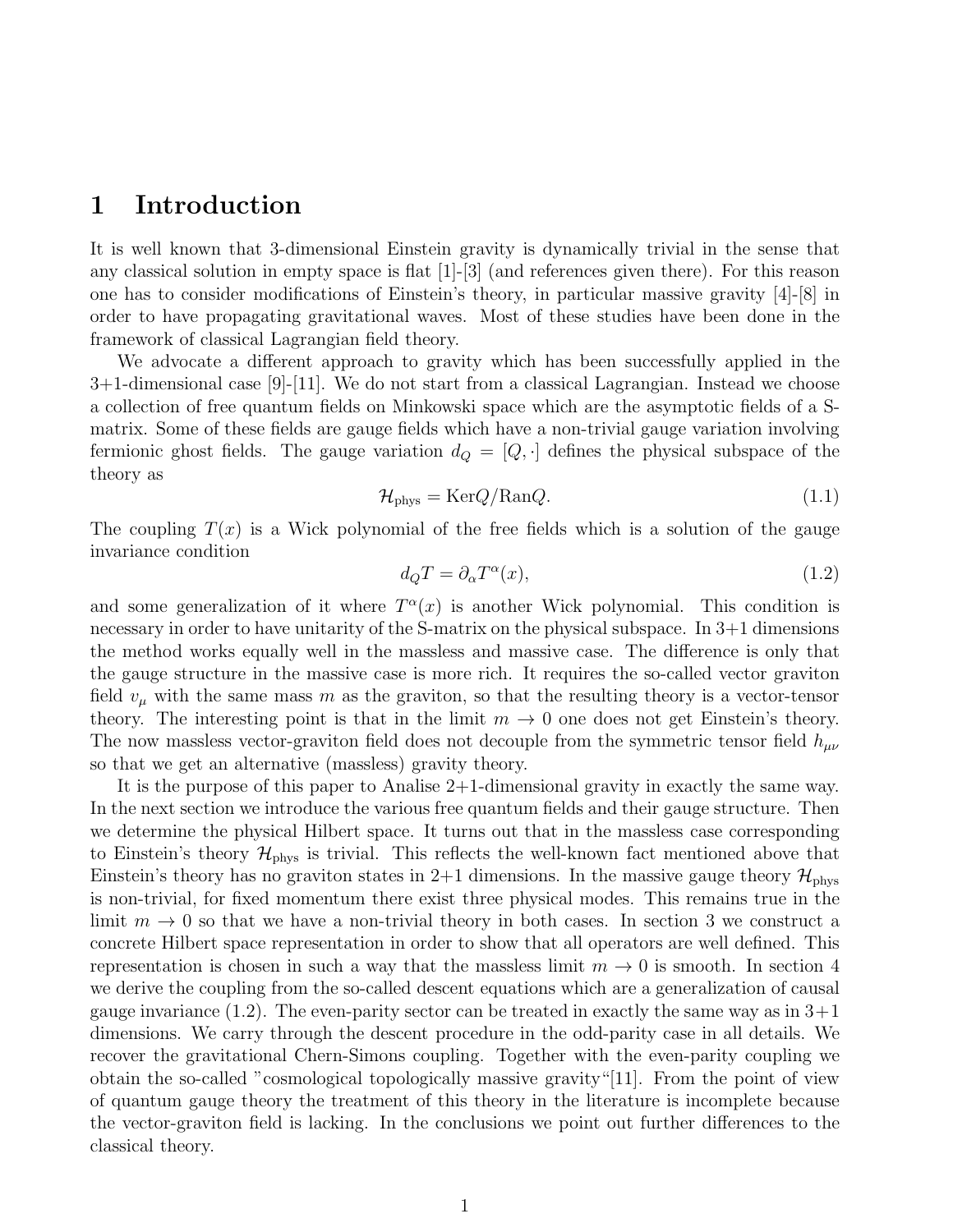#### 2 Massless and massive gravity in 2+1 dimensions

As we have said in the Introduction, we use the framework from [9]-[17] which works fine for the four-dimensional case. We must first see if the same framework works in three dimensions. We use the same convention as in 3+1 dimensions as far as possible. Then many results of the 4-dimensional theory can be taken over without change. The basic free quantum field in massive gravity is a symmetric tensor field  $h^{\mu\nu}(x)$  satisfying the Klein-Gordon equation

$$
(\Box + m^2)h^{\mu\nu} = 0.\tag{2.1}
$$

It is quantized according to

$$
[h^{\alpha\beta}(x), h^{\mu\nu}(y)] = -\frac{i}{2}(\eta^{\alpha\mu}\eta^{\beta\nu} + \eta^{\alpha\nu}\eta^{\beta\mu} - \eta^{\alpha\beta}\eta^{\mu\nu})D_m(x - y), \qquad (2.2)
$$

where  $\eta^{\mu\nu}$  is the Minkowski tensor with diagonal elements  $(1, -1, -1)$ .  $D_m$  is the 2+1-dimensional Jordan-Pauli distribution with mass m. To make  $h^{\mu\nu}$  a gauge field we must introduce ghost and antighost fields with the same mass

$$
(\Box + m^2)u^{\mu} = 0 = (\Box + m^2)\tilde{u}^{\mu}.
$$

These fields are quantized with anti-commutators

$$
\{u^{\mu}(x), \tilde{u}^{\nu}(y)\} = i\eta^{\mu\nu}D_m(x - y)
$$
\n(2.3)

and all other anti-commutators vanishing.

Then we can define the gauge variations

$$
d_{Q}h^{\mu\nu} = [Q, h^{\mu\nu}] = -\frac{i}{2}(\partial^{\nu}u^{\mu} + \partial^{\mu}u^{\nu} - \eta^{\mu\nu}\partial_{\alpha}u^{\alpha})
$$
\n(2.4)

$$
d_{Q}u^{\mu} = \{Q, u\} = 0.
$$
\n(2.5)

The gauge variation of  $\tilde{u}^{\mu}$  is non-trivial. Since  $d_Q$  is nilpotent,  $d_Q^2 = 0$ , we must introduce a vector field  $v^{\mu}(x)$  with the same mass

$$
(\Box + m^2)v^\mu = 0
$$

which we call vector-graviton field or  $v$ -field for short. It is quantized according to

$$
[v^{\mu}(x),\,v^{\nu}(y)] = \frac{i}{2}\eta^{\mu\nu}D_m(x-y). \tag{2.6}
$$

This field appears in the gauge variation of  $\tilde{u}^{\mu}$ 

$$
d_Q \tilde{u}^{\mu} = \{Q, \tilde{u}^{\mu}\} = i(\partial_{\nu}h^{\mu\nu} + mv^{\mu}).
$$
\n(2.7)

Finally

$$
d_{Q}v^{\mu} = [Q, v^{\mu}] = -\frac{i}{2}mu^{\mu}
$$
\n(2.8)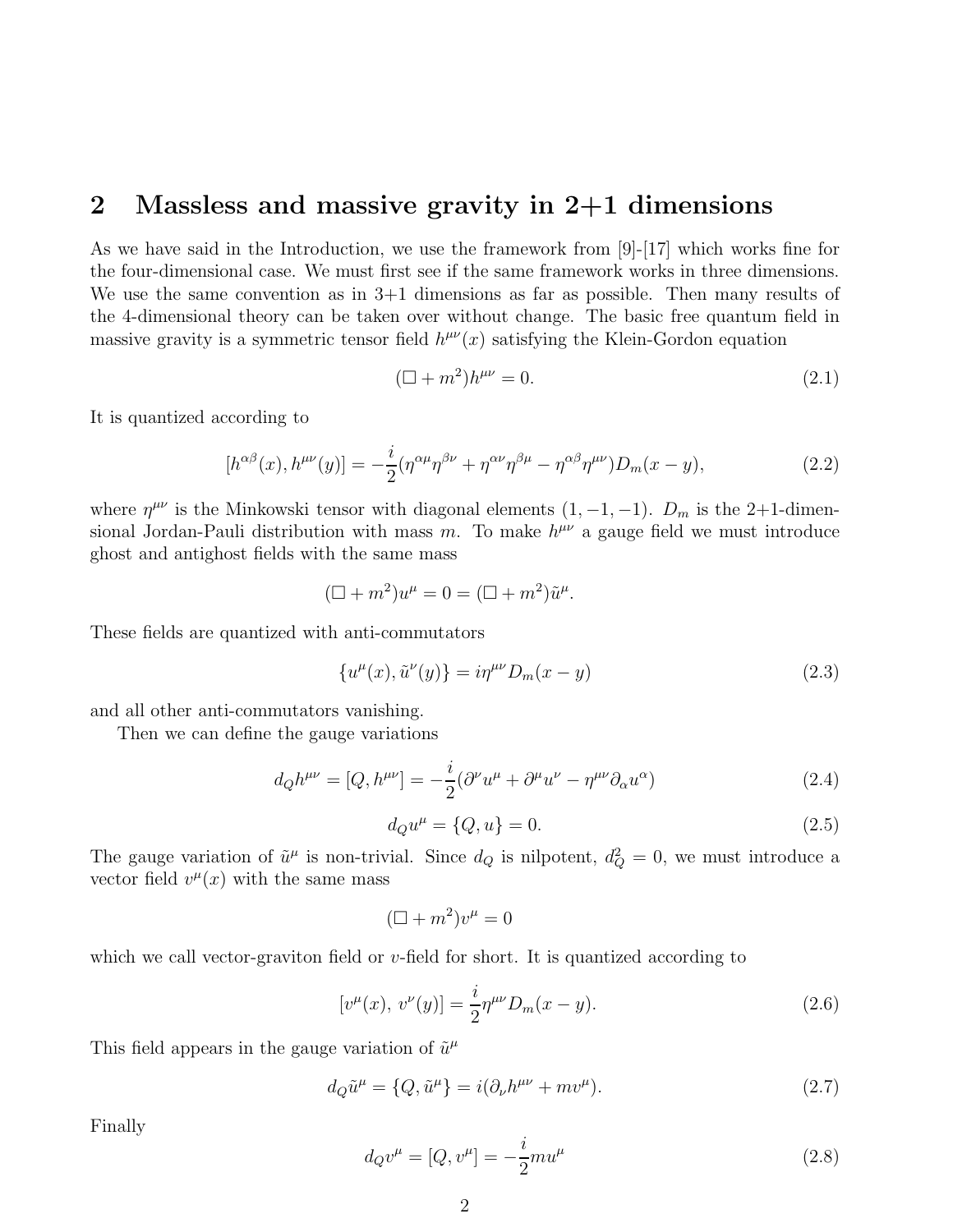It is not hard to verify nilpotency  $d_Q^2 = 0$ . Using the commutation rules above one can show that  $Q$  is expressed in x-space as follows

$$
Q = \int_{x^0 = t} d^3x \left[ \partial_\nu h^{\mu\nu}(x) + m v^\mu(x) \right] \stackrel{\leftrightarrow}{\partial}_0 u_\mu(x). \tag{2.9}
$$

These relations remain true in the massless case  $m = 0$ , but the v-field is then completely skipped in ordinary gravity theory.

We now describe the one-particle Hilbert space as in ref. [12] and [14]. First we study the massless case. The generic form of a state  $\Psi \in \mathcal{H}^{(1)} \subset \mathcal{H}$  from the one-particle Hilbert subspace is

$$
\Psi = \left[ \int f_{\mu\nu}(x) h^{\mu\nu}(x) + \int g_{\mu}^{(1)}(x) u^{\mu}(x) + \int g_{\mu}^{(2)}(x) \tilde{u}^{\mu}(x) \right] \Omega \tag{2.10}
$$

with test functions  $f_{\mu\nu}, g_{\mu}^{(1)}, g_{\mu}^{(2)}$  verifying the wave equation; we can also suppose that  $f_{\mu\nu}$  is symmetric; we denote  $f \equiv \eta^{\mu\nu} f_{\mu\nu}$ .

The kernel of the gauge charge operator Q (restricted to one-particle states) is given by states of the form

$$
\Psi = \left[ \int f_{\mu\nu}(x) h^{\mu\nu}(x) + \int g_{\mu}(x) u^{\mu}(x) \right] \Omega \tag{2.11}
$$

with  $g_{\mu}$  arbitrary and  $f_{\mu\nu}$  constrained by the condition  $\partial^{\nu} f_{\mu\nu} = \frac{1}{2}$  $\frac{1}{2}$   $\partial_{\mu} f$ ; so the elements of  $\mathcal{H}^{(1)} \cap Ker(Q)$  are in one-one correspondence with couples of test functions  $[f_{\mu\nu}, g_{\rho}]$  with the transversality condition on the first entry.

Now, a generic element  $\Psi' \in \mathcal{H}^{(1)} \cap Ran(Q)$  has the form

$$
\Psi' = Q\Phi = \left[ -\frac{1}{2} \int (\partial_{\mu} g'_{\nu} + \partial_{\nu} g'_{\mu})(x) h^{\mu\nu}(x) + \int \left( \partial^{\nu} g'_{\mu\nu} - \frac{1}{2} \partial_{\mu} g' \right)(x) u(x) \right] \Omega \tag{2.12}
$$

with  $g' = \eta^{\mu\nu} g'_{\mu\nu}$ , so if  $\Psi \in \mathcal{H}^{(1)} \cap Ker(Q)$  is indexed by the couple  $[f_{\mu\nu}, g_{\rho}]$  then  $\Psi + \Psi'$ is indexed by the couple  $\left[f_{\mu\nu} - \frac{1}{2}\right]$  $\frac{1}{2}\left(\partial_\mu g'_\nu + \partial_\nu g'_\mu\right)\!\!, g_\mu + \left(\partial^\nu g'_{\mu\nu} - \frac{1}{2}\right)$  $\frac{1}{2} \partial_{\mu}g'$ ). If we take  $g'_{\mu\nu}$  conveniently we can make  $g_{\mu} = 0$  and if we take  $g'_{\mu}$  convenient we can make  $f = 0$ ; in this case we have the transversality condition  $\partial^{\nu} f_{\mu\nu} = 0$ . It follows that the equivalence classes from  $(\mathcal{H}^{(1)} \cap Ker(Q))/(\mathcal{H}^{(1)} \cap Ran(Q))$  are indexed by wave functions  $f_{\mu\nu}$  verifying the conditions of transversality and tracelessness  $\partial^{\nu} f_{\mu\nu} = 0, f = 0.$ 

We go in the momentum space and choose a Lorentz frame such that  $P = (1, 0, 1)$ . Then the Fourier transform  $f_{\mu\nu}(P)$  is restricted by the two conditions above (transversality and tracelessness) and we have the non-null elements of the tensor given by two free parameters:

$$
\tilde{f}_{00}(P) = \tilde{f}_{22}(P) = -\tilde{f}_{02}(P) = \alpha
$$
  
\n
$$
\tilde{f}_{01}(P) = \tilde{f}_{12}(P) = \beta
$$
\n(2.13)

with  $\alpha$  and  $\beta$  two arbitrary complex numbers. Now if we compute the value of the "scalar product"

$$
\langle \tilde{f}, \tilde{f} \rangle = \tilde{f}^*_{\mu\nu} \tilde{f}^{\mu\nu} \tag{2.14}
$$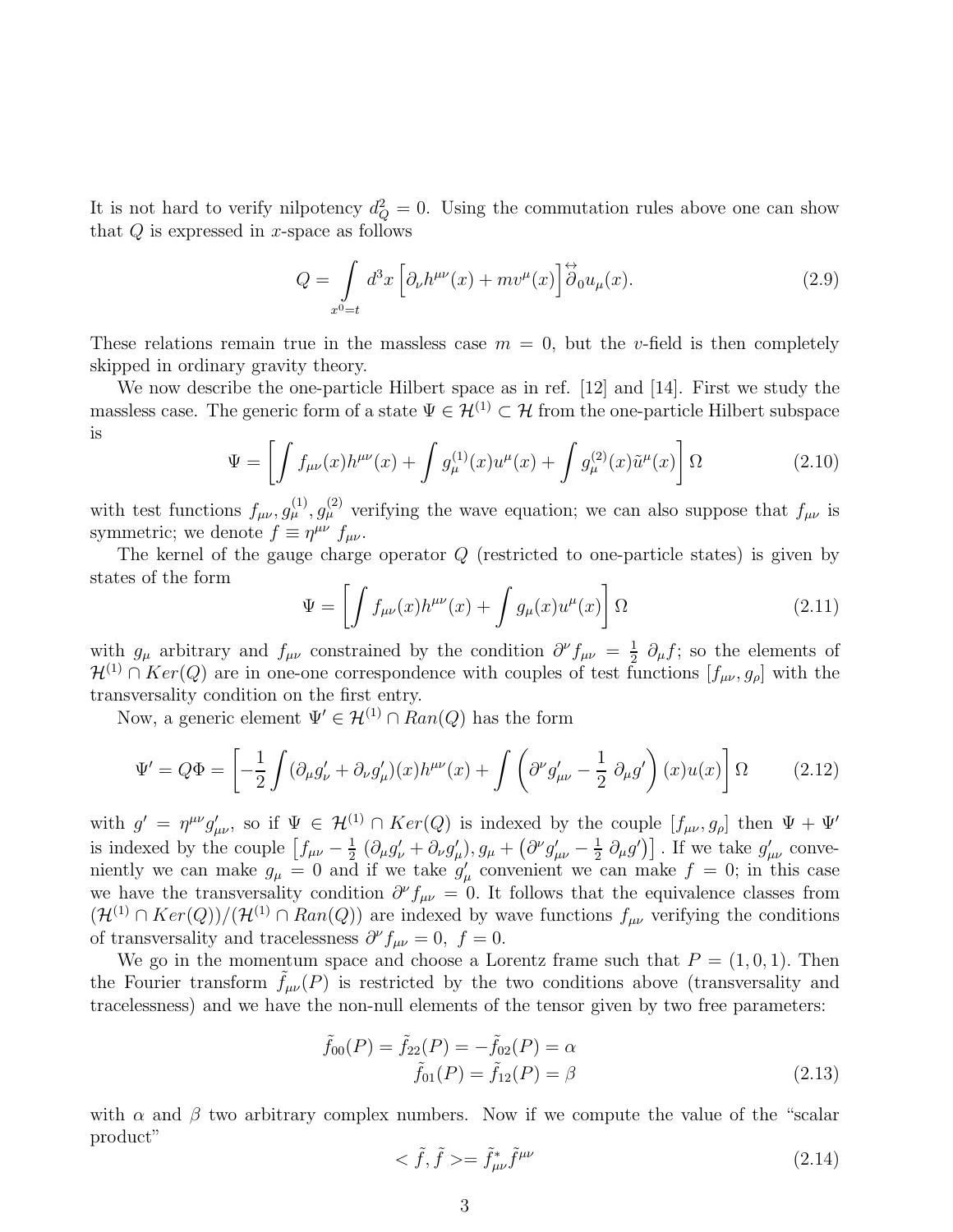for the previous values we get 0. So there is no way to construct the one-particle Hilbert space as in the four-dimensional case.

The situation changes drastically in the massive case. The generic form of a state  $\Psi \in$  $\mathcal{H}^{(1)} \subset \mathcal{H}$  from the one-particle Hilbert subspace is

$$
\Psi = \left[ \int f_{\mu\nu}(x) h^{\mu\nu}(x) + \int g_{\mu}^{(1)}(x) u^{\mu}(x) + \int g_{\mu}^{(2)}(x) \tilde{u}^{\mu}(x) + \int h_{\mu}(x) v^{\mu}(x) \right] \Omega \tag{2.15}
$$

with test functions  $f_{\mu\nu}, g_{\mu}^{(1)}, g_{\mu}^{(2)}, h_{\mu}$  verifying the Klein-Gordon equation; we can also suppose that  $f_{\mu\nu}$  is symmetric. Now the elements  $\Psi \in \mathcal{H}^{(1)} \cap Ker(Q)$  from the kernel of the gauge charge operator are of the form

$$
\Psi = \left[ \int f_{\mu\nu}(x) h^{\mu\nu}(x) + \int g_{\mu}(x) u^{\mu}(x) + \frac{2}{m} \int \left( \partial^{\nu} f_{\mu\nu} - \frac{1}{2} \partial_{\mu} f \right)(x) v^{\mu}(x) \right] \Omega \tag{2.16}
$$

with  $g_{\mu}$  and  $f_{\mu\nu}$  arbitrary so  $\Psi \in \mathcal{H}^{(1)} \cap Ker(Q)$  is indexed by couples of test functions  $[f_{\mu\nu}, g_{\mu}]$ . Now, a generic element  $\Psi' \in \mathcal{H}^{(1)} \cap Ran(Q)$  has the form

$$
\Psi' = Q\Phi = \left[ -\frac{1}{2} \int (\partial_{\mu}g'_{\nu} + \partial_{\nu}g'_{\mu})(x)h^{\mu\nu}(x) + \int \left( \partial^{\nu}g'_{\mu\nu} - \frac{1}{2} \partial_{\mu}g' - \frac{m}{2}h'_{\mu} \right)(x)u^{\mu}(x) \right] \Omega \tag{2.17}
$$

with  $g' = \eta^{\mu\nu} g'_{\mu\nu}$  so if  $\Psi \in \mathcal{H}^{(1)} \cap Ker(Q)$  is indexed by the couple  $[f_{\mu\nu}, g_{\rho}]$  then  $\Psi + \Psi'$  is indexed by the couple  $\left[f_{\mu\nu} - \frac{1}{2}\right]$  $\frac{1}{2}$   $(\partial_\mu g'_\nu + \partial_\nu g'_\mu), g_\mu + (\partial^\nu g'_{\mu\nu} - \frac{1}{2})$  $rac{1}{2}$   $\partial_{\mu}g^{\prime} - \frac{m}{2}$  $\left[\frac{m}{2}h_{\mu}'\right]$ . If we take  $h_{\mu}'$  conveniently we can make  $g_{\mu} = 0$  and if we take  $g'_{\mu}$  convenient we can make

$$
\partial^{\nu} f_{\mu\nu} - \frac{1}{2} \partial_{\mu} f = 0. \qquad (2.18)
$$

As above we consider a Lorentz reference frame where  $P = (m, 0, 0)$  and we get from the condition above that the non-null elements of the expression  $f_{\mu\nu}(P)$  depend on three free parameters:

$$
\tilde{f}_{11}(P) = \alpha, \quad \tilde{f}_{22}(P) = \beta, \qquad \tilde{f}_{12}(P) = \gamma, \qquad \tilde{f}_{00}(P) = \alpha + \beta
$$
\n(2.19)

If we compute the value of the "scalar product"

$$
\langle \tilde{f}, \tilde{f} \rangle = \tilde{f}^*_{\mu\nu} \tilde{f}^{\mu\nu} \tag{2.20}
$$

for the previous values we get in this case

$$
\langle f, f \rangle = |\alpha + \beta|^2 + |\alpha|^2 + |\beta|^2 + 2|\gamma|^2 \tag{2.21}
$$

which is positively defined and induces a well-defined scalar product on the physical Hilbert space  $\mathcal{H}_{\text{phys}} = \text{Ker}Q/\text{Ran}Q$ .

Moreover, if we apply a rotation of angle  $\phi$  (which is an element of the stability group of the momentum P) to the expression  $f_{\mu\nu}(P)$  we immediately obtain that the expression  $\alpha + \beta$ is invariant (so it describes a spin 0 particle) and the expressions  $\alpha - \beta \pm 2i\gamma$  are transformed by a phase factor  $e^{\pm 2i\phi}$  (so they describe two particles of spin  $\pm 2$  respectively).

It follows that we have a good description for the massive spin 2 particles in three dimension which is similar to the four-dimensional case. Another construction of the physical Hilbert space is given in the next Section.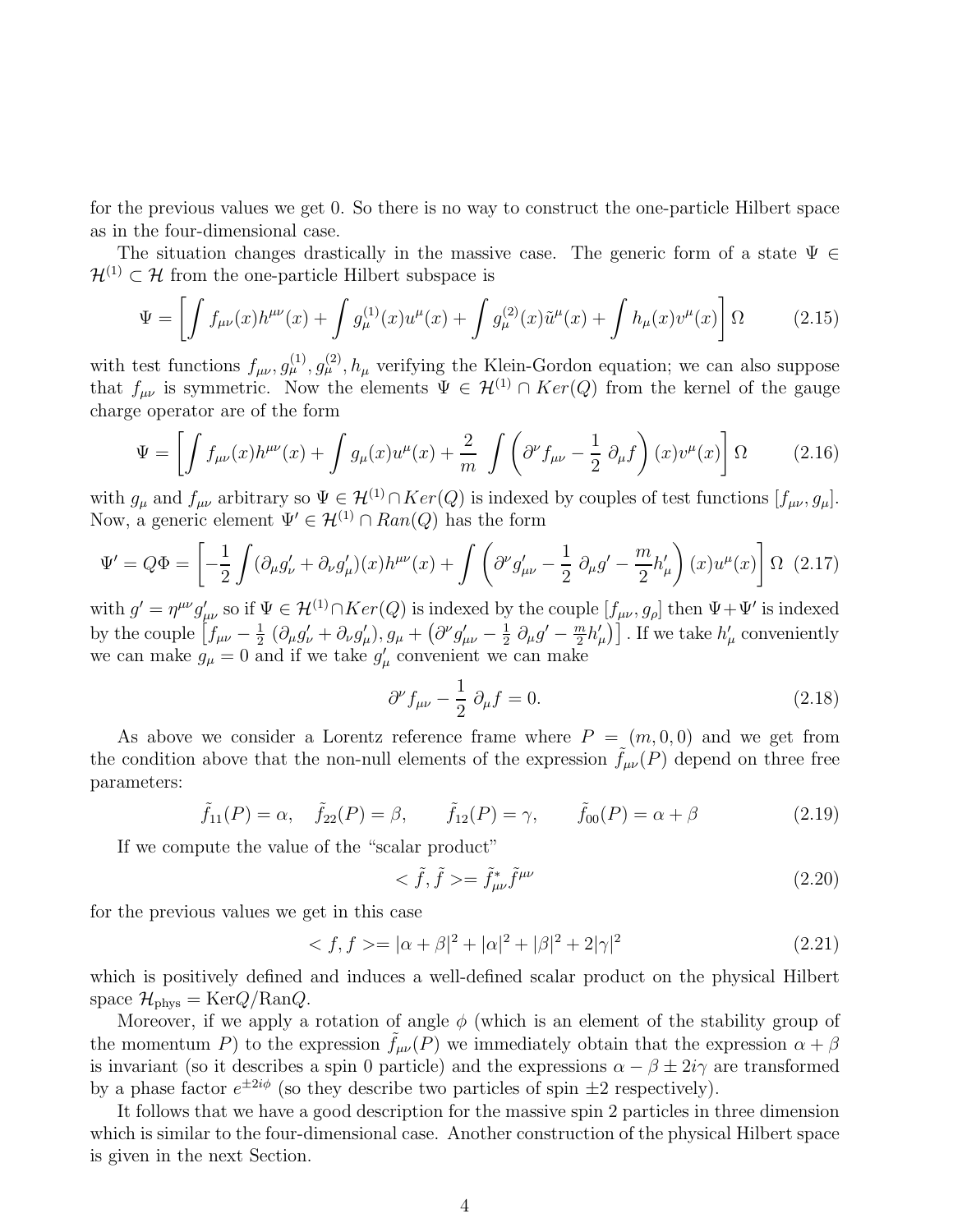### 3 Representation in momentum space

To understand the gauge structure better we construct a Hilbert space representation of the massive 2+1-dimensional theory. For this purpose we express the various fields by means of emission and absorption operators. In doing so we have to introduce a positive definite scalar product which breaks Lorentz invariance but defines the topology of the big Fock space of physical and unphysical states and the adjoint operators. It is well known that this Hilbert structure is not unique [18], we shall chose it in such a way that we get a smooth massless limit  $m \to 0$ . We follow the discussion of the 4-dimensional case as close as possible [10]. We decompose  $h^{\alpha\beta}$  into its traceless part and the trace h

$$
h^{\alpha\beta}(x) = H^{\alpha\beta}(x) + \frac{1}{3}\eta^{\alpha\beta}h(x).
$$
\n(3.1)

¿From (2.2) we obtain the following commutation relations

$$
[h(x), h(y)] = \frac{3i}{2}D_m(x - y)
$$
\n(3.2)

$$
[H^{\alpha\beta}(x), H^{\mu\nu}(y)] = -\frac{i}{2} \left( \eta^{\alpha\mu} \eta^{\beta\nu} + \eta^{\alpha\nu} \eta^{\beta\mu} - \frac{2}{3} \eta^{\alpha\beta} \eta^{\mu\nu} \right) D_m(x - y), \tag{3.3}
$$

and

$$
[H^{\alpha\beta}(x), h(y)] = 0.\t\t(3.4)
$$

It is easy to verify that the fields in (3.2) (3.3) can be represented as follows

$$
H^{\alpha\beta}(x) = (2\pi)^{-1} \int \frac{d^2k}{\sqrt{2E_k}} \left( a_{\alpha\beta}(\vec{k}) e^{-ikx} + \eta^{\alpha\alpha} \eta^{\beta\beta} a_{\alpha\beta}^+(\vec{k}) e^{ikx} \right). \tag{3.5}
$$

Here  $E_k = \sqrt{k^2 + m^2}$ ,  $a_{\alpha\beta} = a_{\beta\alpha}$  is symmetric and satisfies the commutation relation

$$
[a_{\alpha\beta}(\vec{k}), a^+_{\mu\nu}(\vec{k}')] = \eta^{\alpha\alpha}\eta^{\beta\beta}\left(\eta^{\alpha\mu}\eta^{\beta\nu} + \eta^{\alpha\nu}\eta^{\beta\mu} - \frac{2}{3}\eta^{\alpha\beta}\eta^{\mu\nu}\right)\delta(\vec{k} - \vec{k}'). \tag{3.6}
$$

The trace part is given by

$$
h(x) = (2\pi)^{-1} \int \frac{d^2k}{\sqrt{2E_k}} \left( a(\vec{k})e^{-ikx} - a^+(\vec{k})e^{ikx} \right)
$$
 (3.7)

with

$$
[a(\vec{k}), a^{+}(\vec{k}')] = \frac{3}{2}\delta(\vec{k} - \vec{k}'). \tag{3.8}
$$

Since the right-hand side is positive, the h-sector of Fock space can be constructed in the usual way by applying products of  $a^{+}$ 's to the vacuum.

The situation is not so simple in the  $H$ -sector because the righthand side of  $(3.6)$  is not a diagonal matrix. We perform a linear transformation of the diagonal operators  $a_{\alpha\alpha}$  and  $a_{\alpha\alpha}^+$  in such a way that the new operators are usual annihilation and creation operators satisfying

$$
[\tilde{a}_{\alpha\alpha}(\vec{k}), \tilde{a}^+_{\beta\beta}(\vec{k}')] = \delta_{\alpha\beta}\delta(\vec{k} - \vec{k}'). \tag{3.9}
$$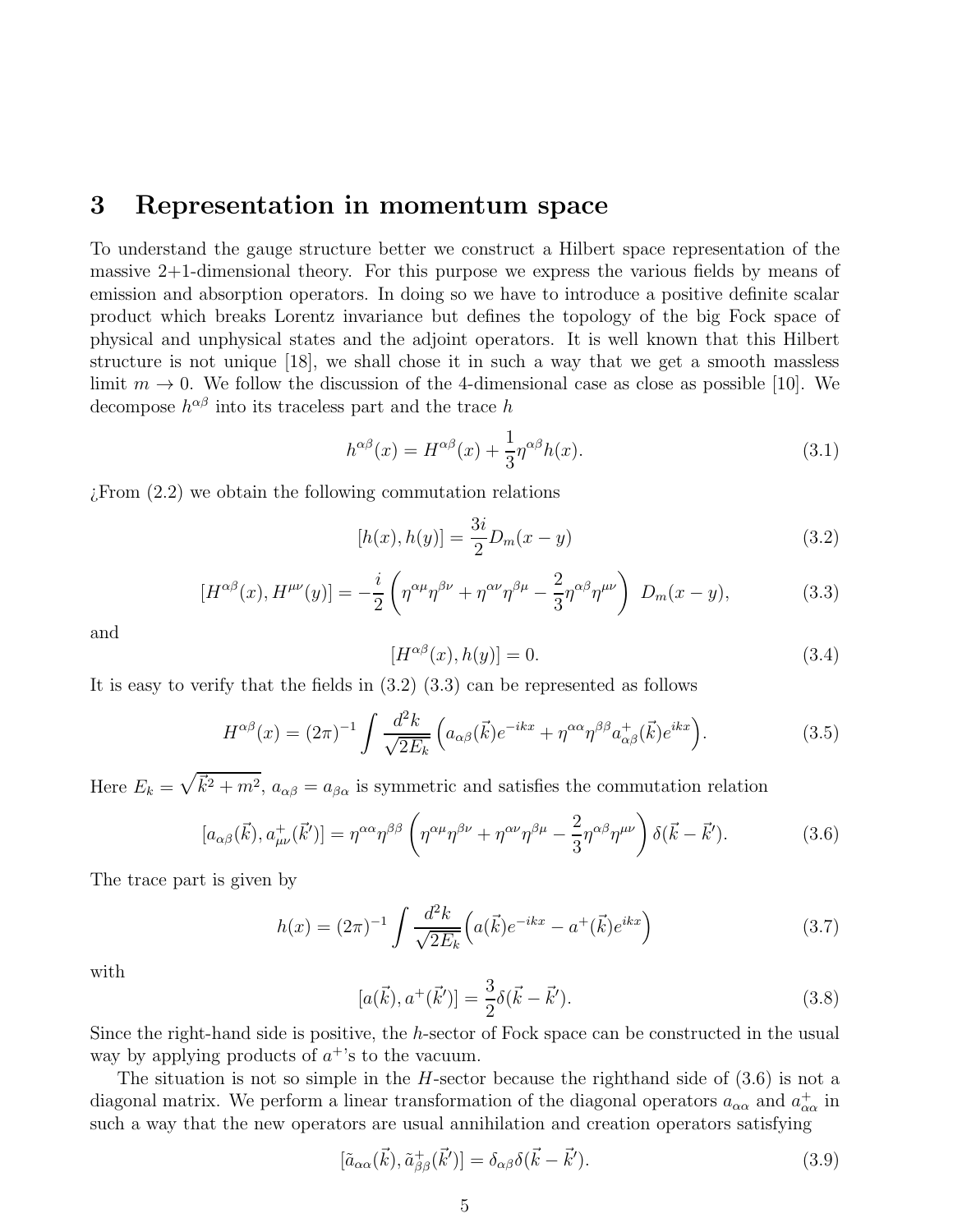This is achieved by the following transformation:

$$
a_{00} = \sqrt{\frac{2}{3}} (\tilde{a}_{11} + \tilde{a}_{22} + \tilde{a}_{33})
$$
  
\n
$$
a_{11} = \alpha_1 \tilde{a}_{11} + \alpha_2 \tilde{a}_{22}
$$
  
\n
$$
a_{22} = \alpha_2 \tilde{a}_{11} + \alpha_2 \tilde{a}_{22},
$$
\n(3.10)

with

$$
\alpha_1 = \frac{1}{\sqrt{6}} - \frac{1}{\sqrt{2}}, \quad \alpha_2 = \frac{1}{\sqrt{6}} + \frac{1}{\sqrt{2}}.
$$
\n(3.11)

We note that  $\tilde{a}_{00}$  does not appear because one pair of absorption and emission operators is superfluous due to the trace condition  $H^{\alpha}{}_{\alpha} = 0$ . In fact, from (3.10) we see

$$
\sum_{j=1}^{2} a_{jj} = a_{00}.
$$

The Fock representation can now be constructed as usual by means of  $\tilde{a}_{11}^+, \tilde{a}_{22}^+$  and  $a_{\alpha\beta}^+$  with  $\alpha \neq \beta$ .

The other fields have the following representation in terms of emission and absorption operators:

$$
u^{\mu}(x) = (2\pi)^{-1} \int \frac{d^2k}{\sqrt{2E_k}} \left( c_2^{\mu}(\vec{k}) e^{-ikx} - \eta^{\mu\mu} c_1^{\mu}(\vec{k})^+ e^{ikx} \right)
$$

$$
\tilde{u}^{\mu}(x) = (2\pi)^{-1} \int \frac{d^2k}{\sqrt{2E_k}} \left( -c_1^{\mu}(\vec{k}) e^{-ikx} - \eta^{\mu\mu} c_2^{\mu}(\vec{k})^+ e^{ikx} \right)
$$
(3.12)

$$
v^{\mu}(x) = (2\pi)^{-1} \int \frac{d^2k}{2\sqrt{E_k}} \left( b^{\mu}(\vec{k})e^{-ikx} - \eta^{\mu\mu}b^{\mu}(\vec{k}) + e^{ikx} \right)
$$
 (3.13)

with the following (anti)commutation relations

$$
\{c_j^{\mu}(\vec{k}), c_l^{\nu}(\vec{k}')^+\} = \delta_{jl}\delta_{\nu}^{\mu}\delta^3(\vec{k} - \vec{k}'),\tag{3.14}
$$

$$
[b^{\mu}(\vec{k}), b^{\nu}(\vec{k}')^+] = \delta^{\mu}_{\nu} \delta^3(\vec{k} - \vec{k}'). \tag{3.15}
$$

Then the gauge charge  $Q(2.9)$  can be written in momentum space as follows

$$
Q = \int d^3k \left( A^\alpha(\vec{k})^+ c_2^\gamma(\vec{k}) - B^\alpha(\vec{k}) c_1^\gamma(\vec{k})^+ \right) \eta_{\alpha\gamma},\tag{3.16}
$$

where

$$
A^{\alpha} = \eta^{\alpha\alpha} \eta^{\beta\beta} a^{\alpha\beta} (\vec{k}) k^{\beta} - \frac{k^{\alpha}}{4} d(\vec{k}) - im_1 \eta^{\alpha\alpha} b^{\alpha}
$$
 (3.17)

$$
B^{\alpha} = (a^{\alpha\beta}(\vec{k})k_{\beta} + \frac{k^{\alpha}}{4}d(\vec{k}) + im_1b^{\alpha})\eta^{\alpha\alpha},
$$
\n(3.18)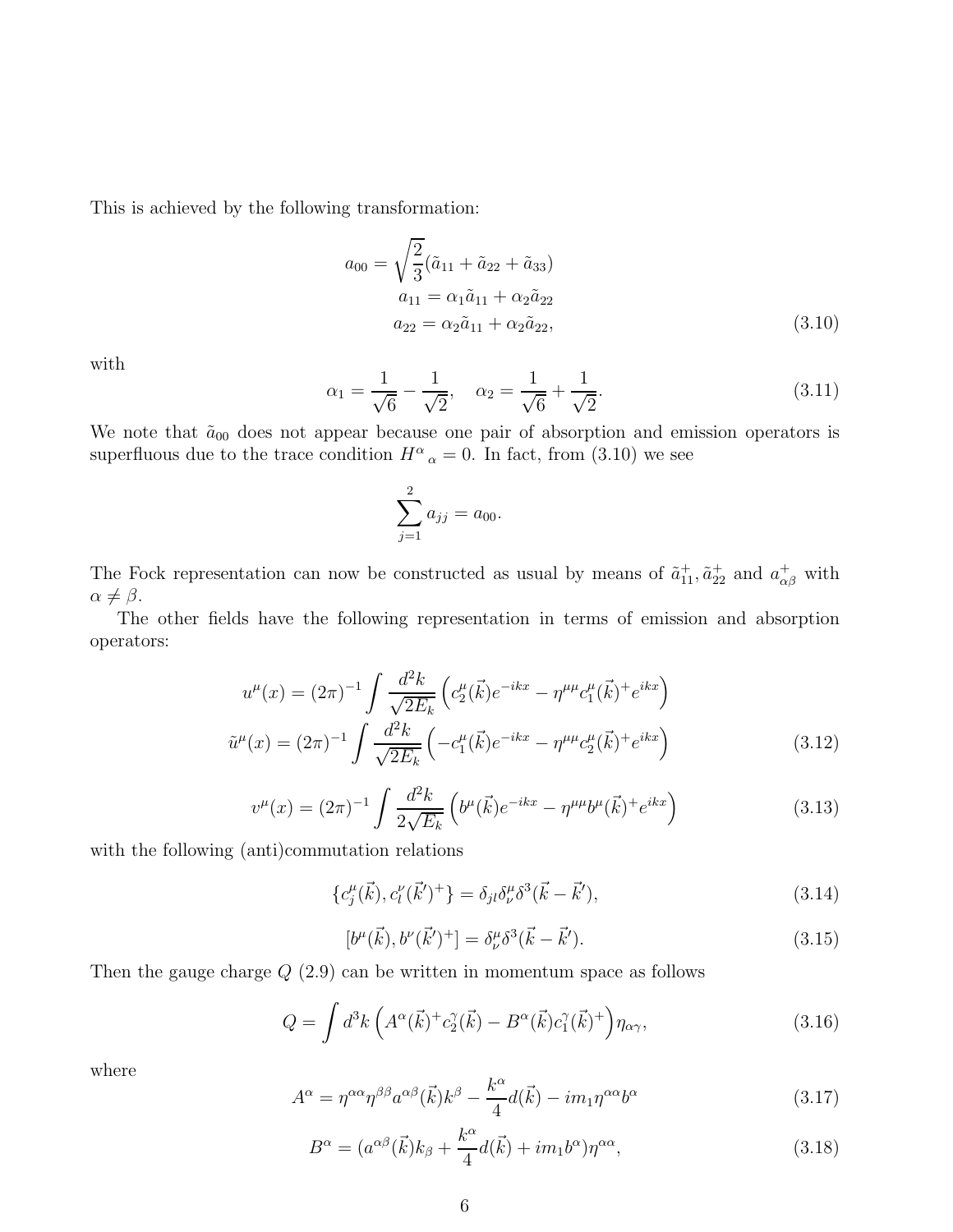$$
m_1 = \frac{m}{\sqrt{2}}.\tag{3.19}
$$

The adjoint is given by

$$
Q^+ = \int d^2k \left( c_2^\beta(\vec{k}) + A^\alpha(\vec{k}) - c_1^\beta(\vec{k}) B^\alpha(\vec{k})^+ \right) \eta_{\alpha\beta}.
$$
 (3.20)

The physical Hilbert space can be expressed by means of the gauge charge Q in the following equivalent form

$$
\mathcal{H}_{\text{phys}} = \text{Ker}(QQ^+ + Q^+Q). \tag{3.21}
$$

We must study the selfadjoint operator

$$
\{Q, Q^{+}\} = \int d^{3}k \, d^{3}k' \left( A^{\alpha}(\vec{k})^{+} A^{\beta}(\vec{k}') \{c_{2}^{\gamma}(\vec{k}), c_{2}^{\delta}(\vec{k}')^{+}\} + B^{\beta}(\vec{k}')^{+} B^{\alpha}(\vec{k}) \{c_{1}^{\delta}(\vec{k}'), c_{1}^{\gamma}(\vec{k})^{+}\} + c_{2}^{\delta}(\vec{k}')^{+} c_{2}^{\gamma}(\vec{k}) [A^{\beta}(\vec{k}'), A^{\alpha}(\vec{k})^{+}] + c_{1}^{\gamma}(\vec{k})^{+} c_{1}^{\delta}(\vec{k}') [B^{\alpha}(\vec{k}), B^{\beta}(\vec{k}')^{+}] \right) \eta_{\alpha\gamma} \eta_{\beta\delta}.
$$
\n(3.22)

We restrict to the graviton sector because the ghost sector is totally unphysical:

$$
\{Q, Q^+\}\vert_{\text{graviton}} = \int d^3k \sum_{\alpha=0}^3 \left( A^{\alpha+} A^{\alpha} + B^{\alpha+} B^{\alpha} \right). \tag{3.23}
$$

It is convenient to introduce time-like and space-like components:

$$
A^{0} = k_{0}(a^{00} - a_{\parallel}^{0} - \frac{a}{3} - \frac{im_{1}}{k_{0}}b^{0}),
$$
  
\n
$$
A^{j} = k_{0}(-a^{0j} + a_{\parallel}^{j} - \frac{k^{j}}{k_{0}}\frac{a}{3} + \frac{im_{1}}{k_{0}}b^{j}),
$$
  
\n
$$
B^{0} = k_{0}(a^{00} + a_{\parallel}^{0} + \frac{a}{3} + \frac{im_{1}}{k_{0}}b^{0}),
$$
  
\n
$$
B^{j} = k_{0}(-a^{0j} - a_{\parallel}^{j} - \frac{k^{j}}{k_{0}}\frac{a}{3} - \frac{im_{1}}{k_{0}}b^{j}),
$$
\n(3.24)

where

$$
a_{\parallel}^{\mu} = \frac{k_j}{k_0} a^{\mu j}.
$$
\n(3.25)

We choose a Lorentz frame where  $k^{\mu} = (k_0, 0, k_2)$  and substitute the diagonal operators  $a^{\mu\mu}$ by  $\tilde{a}_{jj}$  (3.10). Then we get for the integrand in (3.23)

$$
\sum_{\alpha=0}^{3} \left( A^{\alpha+} A^{\alpha} + B^{\alpha+} B^{\alpha} \right) = 2k_0^2 \left\{ \frac{2}{3} (\tilde{a}_{11+} + \tilde{a}_{22+}) (\tilde{a}_{11} + \tilde{a}_{22}) + \frac{k_2^2}{k_0^2} a^{02+} a^{02+} + \frac{im_1 k_2}{k_0^2} a^{02+} b_0 + \frac{1}{3} \frac{k_2}{k_0} a^{02+} a + \frac{1}{9} a^+ a + \frac{im_1}{3k_0} a^+ b_0 - \frac{im_2 k_2}{k_0^2} b_0^+ a^{02-} - \frac{im}{3k_0} b_0^+ a + \frac{im_1}{3k_0} a^{02+} b_0^+ a^{02-} + \frac{im_1 k_2}{k_0^2} b_0^+ a^{02-} + \frac{im_1}{3k_0} b_0^+ a^{02-} + \frac{im_1}{3k_0} b_0^+ a^{02-} + \frac{im_1}{3k_0} b_0^+ a^{02-} + \frac{im_1}{3k_0} b_0^+ a^{02-} + \frac{im_1}{3k_0} b_0^+ a^{02-} + \frac{im_1}{3k_0} b_0^+ a^{02-} + \frac{im_1}{3k_0} b_0^+ a^{02-} + \frac{im_1}{3k_0} b_0^+ a^{02-} + \frac{im_1}{3k_0} b_0^+ a^{02-} + \frac{im_1}{3k_0} b_0^+ a^{02-} + \frac{im_1}{3k_0} b_0^+ a^{02-} + \frac{im_1}{3k_0} b_0^+ a^{02-} + \frac{im_1}{3k_0} b_0^+ a^{02-} + \frac{im_1}{3k_0} b_0^+ a^{02-} + \frac{im_1}{3k_0} b_0^+ a^{02-} + \frac{im_1}{3k_0} b_0^+ a^{02-} + \frac{im_1}{3k_0} b_0^+ a^{02-} + \frac{im_1}{3k_0} b_0^+ a^{02-} + \frac{im_1}{3k_0} b_0^
$$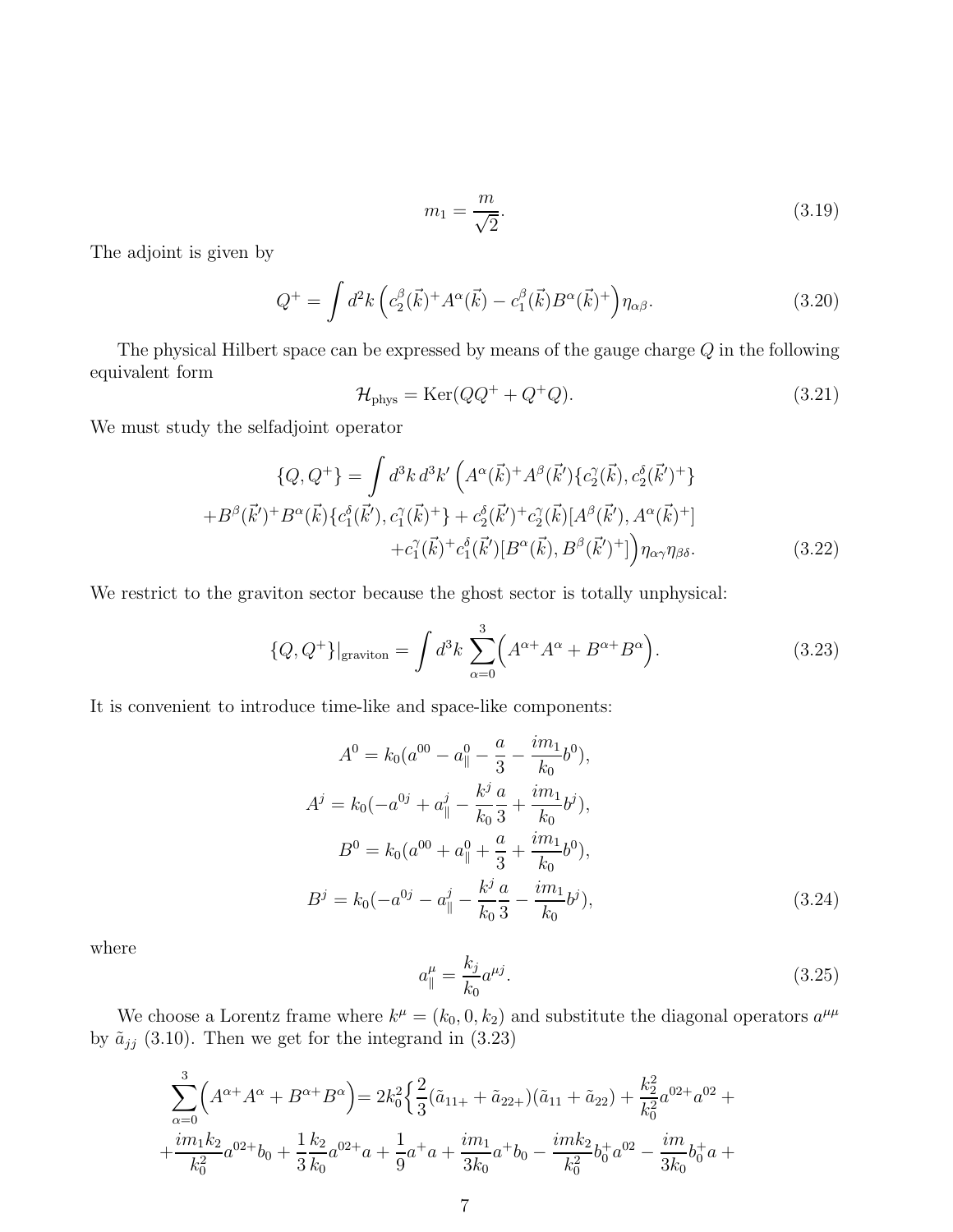$$
+\frac{m_1^2}{k_0^2}b_0^+b_0 + a^{01+}a^{01} + a^{02+}a^{02} + \frac{k_2}{3k_0}a^{02+}a + \frac{k_2^2}{k_0^2}a^{12+}a^{12} ++\frac{k_2^2}{k_0^2}(\alpha_2\tilde{a}_{11}^+ + \alpha_1\tilde{a}_{22}^+)(\alpha_2\tilde{a}_{11} + \alpha_1\tilde{a}_{22}) + \frac{im_1k_2}{k_0^2}a^{12+}b^1 ++\frac{im_1k_2}{k_0^2}(\alpha_2\tilde{a}_{11}^+ + \alpha_1\tilde{a}_{22}^+b^2 + \frac{k_2}{3k_0}a^+a^{02} + \frac{k_2^2}{9k_0^2}a^+a - \frac{im_1k_2}{k_0^2}b^{1+}a^{12} --\frac{im_1k_2}{k_0^2}b^{2+}(\alpha_2\tilde{a}_{11}^+ + \alpha_1\tilde{a}_{22}^+) + \frac{m_1^2}{k_0^2}(b^{1+}b^1 + b^{2+}b^2)\bigg\}.
$$
 (3.26)

Since  $a^{11+}$  does not appear inhere, the states  $a^{11+} \Omega$  where  $\Omega$  is the Fock vacuum certainly belong to the kernel of (3.23) and, hence, are in the physical subspace.

The quadratic form (3.26) can be represented in matrix notation  $A^+XA$  where  $A^+$  stands for the emission operators

$$
A^{+} = (\tilde{a}_{11}^{+}, \tilde{a}_{22}^{+}, b_{2}^{+}, b_{1}^{+}, a_{12}^{+}, a_{02}^{+}, a^{+}, b_{0}^{+}, a_{01}^{+}).
$$
\n(3.27)

The matrix  $X$  has block diagonal form with the following three submatrices:

$$
X_0 = \begin{pmatrix} 1 + \frac{k_2^2}{k_0^2} & \frac{k_2}{3k_0} & \frac{im_1k_2}{k_0^2} \\ \frac{k_2}{3k_0} & \frac{1}{9} + \frac{k_2^2}{9k_0^2} & \frac{im_1}{3k_0} \\ -\frac{imk_2}{k_0^2} & 0 & \frac{m_1^2}{k_0^2} \end{pmatrix}, \quad X_1 = \begin{pmatrix} \frac{m^2}{k_0^2} & -\frac{im_1k_2}{k_0^2} \\ \frac{im_1k_2}{k_0^2} & \frac{k_2^2}{k_0^2} \end{pmatrix}
$$

$$
X_2 = \begin{pmatrix} \frac{2}{3} + \frac{\alpha_2^2 k_2^2}{k_0^2} & \frac{2}{3} + \frac{\alpha_1 \alpha_2 k_2^2}{k_0^2} & \frac{im_1 \alpha_2 k_2}{k_0^2} \\ \frac{2}{3} + \frac{\alpha_1 \alpha_2 k_2^2}{k_0^2} & \frac{2}{3} + \frac{\alpha_1^2 k_2^2}{k_0^2} & \frac{im_1 \alpha_1 k_2}{k_0^2} \\ -\frac{im_1 \alpha_2 k_2}{k_0^2} & 0 & \frac{m_1^2}{k_0^2} \end{pmatrix}.
$$
(3.28)

The kernel (3.21) now consists of the null-vectors of these matrices. Only  $X_1$  and  $X_2$  have eigenvalue 0, the corresponding eigenvectors are

$$
\psi_1 = \left(b_1^+ - \frac{im_1}{k_2}a^{12+}\right)\Omega
$$
  

$$
\psi_2 = \left(b_2^+ + \frac{im_1}{\sqrt{2}k_2}(\tilde{a}_2^+ - \tilde{a}_1^+)\right)\Omega.
$$
 (3.29)

In the limit  $m \to 0$  these two physical states go over into the free vector-graviton states. Consequently, the physical modes of the massless theory are one transversal graviton state  $a^{11}$ <sup>2</sup> plus these two vector-graviton states. In the massive case there is some admixture of other graviton states (3.29).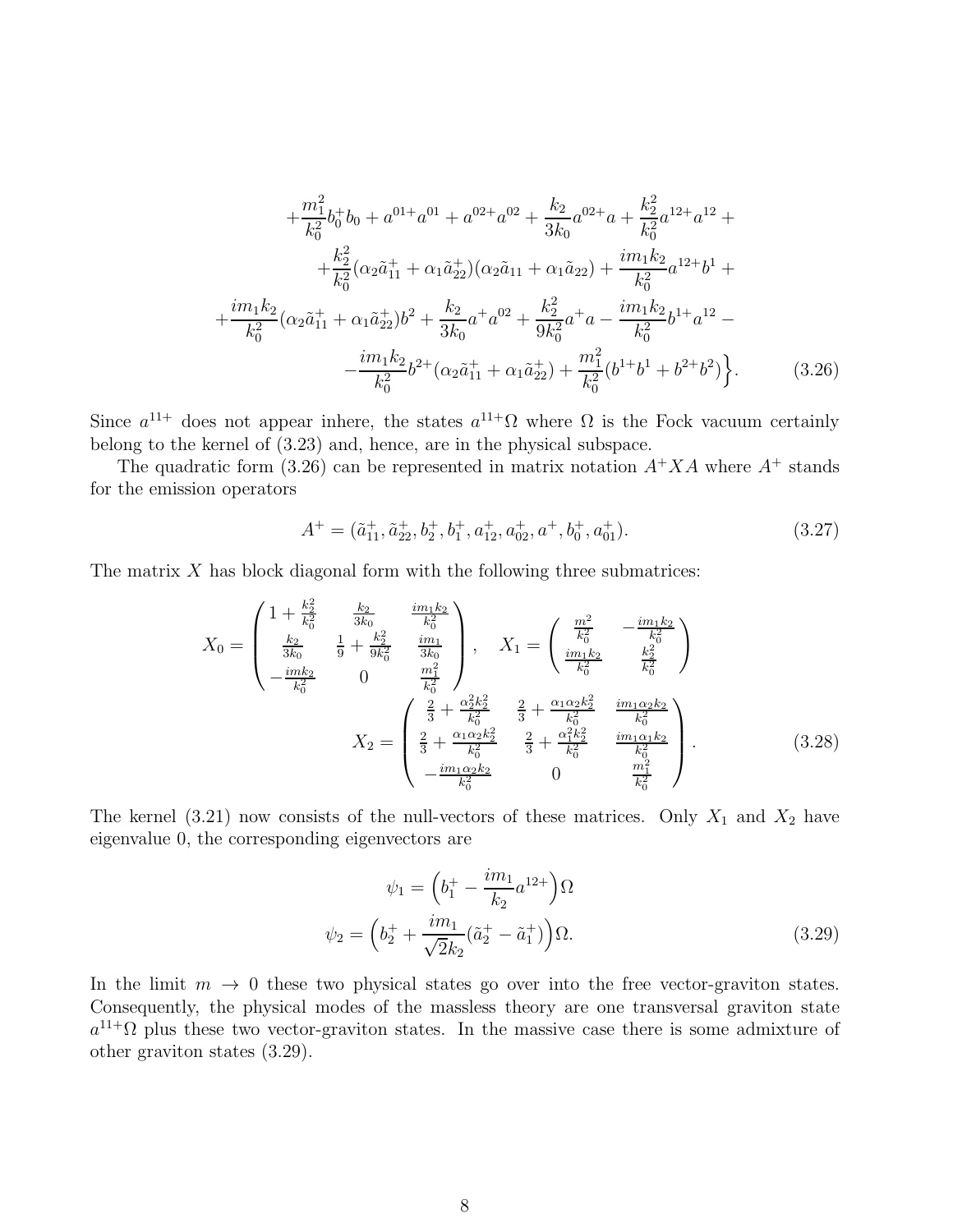### 4 Interaction from descent equations

There are a number of ideas which must be used to determine in an unique way the expression of the interaction Lagrangian respecting the gauge invariance condition (1.2). First, because we are in three dimensions, power counting allows us to consider Wick polynomials of canonical dimension  $\omega(T)$ ,  $\omega(T^{\alpha}) \leq 6$  and tri-linear in the fields and their derivatives.

Next, we can obtain from  $(1.2)$  by a standard procedure the chain of relations

$$
d_Q T^{\alpha} = i \partial_{\beta} T^{[\alpha \beta]}.
$$
  
\n
$$
d_Q T^{[\alpha \beta]} = i \partial_{\gamma} T^{[\alpha \beta \gamma]} \n d_Q T^{[\alpha \beta \gamma]} = 0
$$
\n(4.1)

where the carets emphasize complete antisymmetry. These relations can be solved starting from the last one (in top ghost number equal to 3). Going backwards in this chain of relations we are always reduced to solve co-cycle conditions of the type  $d_{Q}C = 0$ . This is the descent procedure.

The cohomology of the operator  $d_Q$  has been investigated in [14] in the four-dimensional case. Because we have preserved the algebraic structure of the gauge charge operator the analysis from this reference remains unchanged: the space dimension plays no rôle. One must determine the invariants with respect to the gauge charge i.e. solutions of the equation  $d_{Q}C = 0$  which cannot be expressed as co-boundaries i.e. in the form  $C = d_{Q}B$  and of canonical dimension bounded by some integer *n*. We denote by  $\mathcal{P}^n$ ,  $Z_Q^n$ ,  $B_Q^n$  the space of cochains, cocycles and coboundaries respectively and we require  $\omega(B_Q^n) \leq n-1$ .

In the massless case these invariants are  $u_{\mu}$ , the antisymmetric first-order derivative

$$
u_{\left[\mu\nu\right]} \equiv \frac{1}{2} \left( \partial_{\mu} u_{\nu} - \partial_{\nu} u_{\mu} \right) \tag{4.2}
$$

and the (linear) Riemann tensor and its derivatives. One defines it as follows: first we introduce the Christoffel symbols according to:

$$
\Gamma_{\mu;\nu\rho} \equiv \partial_{\rho}\hat{h}_{\mu\nu} + \partial_{\nu}\hat{h}_{\mu\rho} - \partial_{\mu}\hat{h}_{\nu\rho}
$$
\n(4.3)

where

$$
h \equiv \eta^{\mu\nu} h_{\mu\nu} \qquad \hat{h}_{\mu\nu} \equiv h_{\mu\nu} - \eta_{\mu\nu} \; h \tag{4.4}
$$

and then the Riemann tensor is:

$$
R_{\mu\nu;\rho\sigma} \equiv \partial_{\rho} \Gamma_{\mu;\nu\sigma} - (\rho \leftrightarrow \sigma). \tag{4.5}
$$

One must eliminate in the systematic way all traces from the derivatives of the Riemann tensor to obtain true invariants; the traces are coboundaries. Then one can prove that any cocycle is cohomologous to a Wick polynomial in the invariants.

In the massive case some invariants are lost:  $u_{\mu}$  and  $u_{[\mu\nu]}$  become coboundaries by (2.8) and a new invariant appears:

$$
\phi_{\mu\nu} \equiv -\partial_{\mu}v_{\nu} - \partial_{\nu}v_{\mu} + \eta_{\mu\nu}\partial_{\rho}v^{\rho} + m h_{\mu\nu}
$$
\n
$$
\phi \equiv \eta^{\mu\nu} \phi_{\mu\nu}
$$
\n(4.6)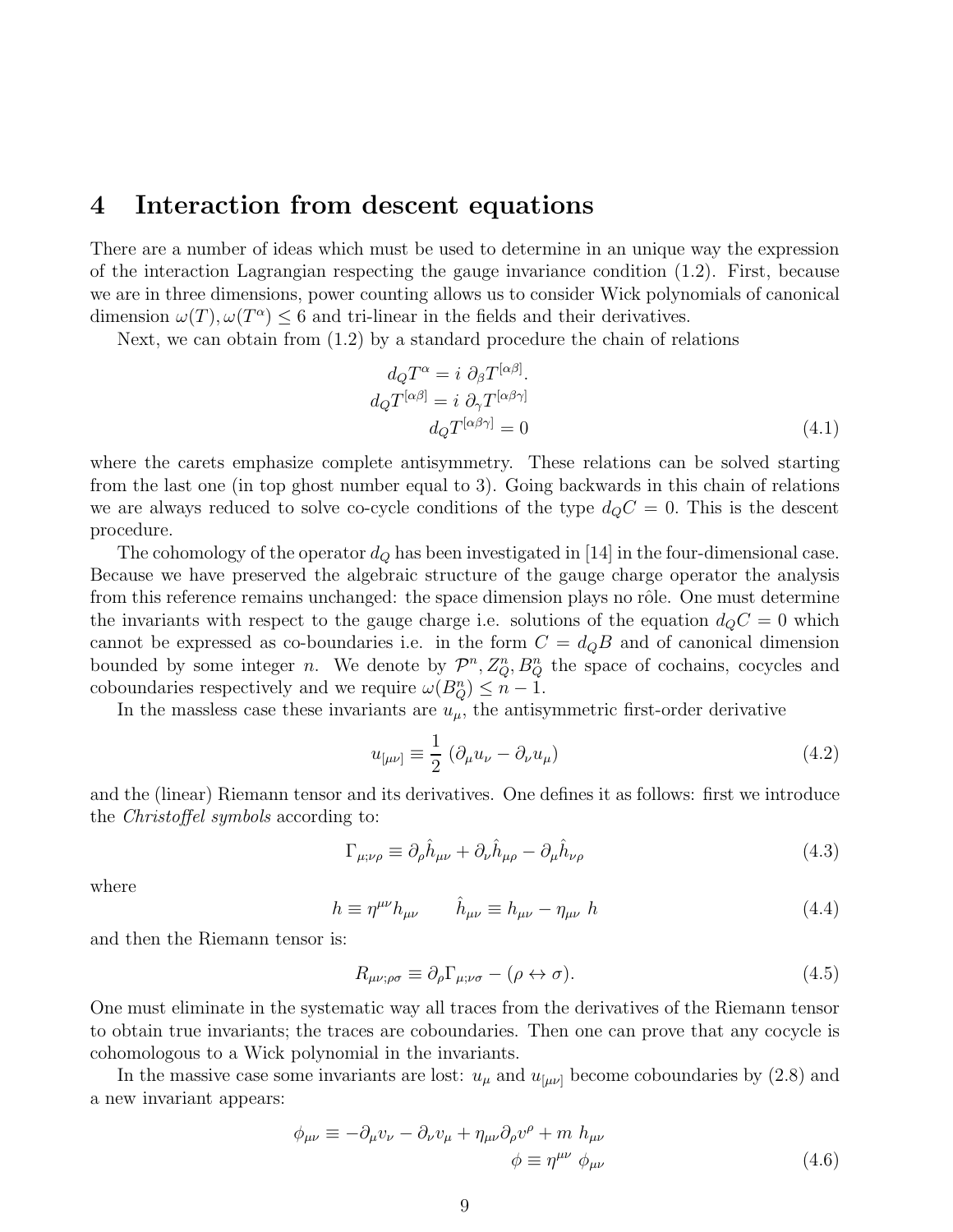and their derivatives. (Again one must conveniently eliminate the traces of the various derivative). However, the situation is still more involved in the massive case. Any cocycle is cohomologous to an expression of the form

$$
p_1 + d_Q p_2 \tag{4.7}
$$

where  $p_1$  depends only on the invariants and  $p_2$  is a Wick polynomial of canonical dimension equal to n and such that  $d_{Q}p_{2}$  has also canonical dimension n. This is because the expression  $d_{Q}p_{2}$  is a cocycle in any canonical dimension bigger that n i.e. in  $\mathcal{P}^{m}$ ,  $m > n$  but is not a  $\text{co-boundary in } \mathcal{P}^n.$ 

A final idea is related to the fact that we are working in 3 dimensions so we have the Lorentz invariant and completely antisymmetric tensor  $\epsilon_{\mu\nu\rho}$  which allows us to trade a couple of antisymmetric indices for only one index. For instance, instead of  $u_{\mu\nu}$  we prefer to work with the variables

$$
\lambda_{\mu} \equiv \frac{1}{2} \epsilon_{\mu\rho\sigma} u^{[\rho\sigma]} \quad \Leftrightarrow \quad u_{[\mu\nu]} = \epsilon_{\mu\nu\rho} \lambda^{\rho}.
$$
 (4.8)

We also define the expressions

$$
\Gamma_{\mu;\nu} \equiv \epsilon_{\mu}^{\ \rho\sigma} \ \Gamma_{\rho;\sigma\nu} \tag{4.9}
$$

and observe that

$$
\partial_{\nu}\lambda_{\mu} = -\frac{i}{2} d_Q \Gamma_{\mu;\nu}.
$$
\n(4.10)

Finally we define

$$
V_{\mu} \equiv \epsilon_{\mu\rho\sigma} \; \partial^{\rho}v^{\sigma} \quad \Leftrightarrow \quad \partial_{\mu}v_{\nu} - \partial_{\nu}v_{\mu} = \epsilon_{\mu\nu\rho} \; V^{\rho} \tag{4.11}
$$

so that we have

$$
d_Q V_\mu = im\lambda_\mu. \tag{4.12}
$$

We are ready to start the descent procedure. We must start with the expression  $T^{[\alpha\beta\gamma]}$  of the descent system (4.1). One must use the limitations on the canonical dimension ( $\omega(T^{\alpha\beta\gamma}) \leq 6$ ), ghost number ( $gh(T^{\alpha\beta\gamma})=3$ ) and complete antisymmetry. In canonical dimension 5 we have the same expression as in four dimensions. The descent procedure goes though in exactly the same way as in [14] and [16] so we obtain in the end the same interaction terms related to the Einstein-Hilbert Lagrangian (see the Conclusions). However, in canonical dimension 6 a new expression appears:

$$
T^{[\alpha\beta\gamma]} = c_0 \epsilon^{\alpha\beta\gamma} \epsilon^{\mu\nu\rho} \lambda_\mu \lambda_\nu \lambda_\rho + i d_Q B^{[\alpha\beta\gamma]}
$$
(4.13)

The first term can be rewritten (up to a constant) as  $d_Q(\epsilon^{\alpha\beta\gamma} \epsilon^{\mu\nu\rho} V_\mu \lambda_\nu \lambda_\rho)$ ; the expression in the bracket is of canonical dimension 6 so it is of the form  $d_{Q}p_{2}$  from (4.7). For simplicity we take  $c_0 = 1$  because anyway we can rescale the final solution by a constant. We substitute this in the second equation  $(4.1)$ , use  $(4.10)$  and obtain

$$
d_Q \left( T^{[\alpha\beta]} - \frac{3}{2} \epsilon^{\alpha\beta\gamma} \lambda_\mu \lambda_\nu \Gamma_{\rho;\gamma} + \partial_\gamma B^{[\alpha\beta\gamma]} \right) = 0. \tag{4.14}
$$

Using the description of the cocycles for  $d_Q$  we get from here:

$$
T^{[\alpha\beta]} = \frac{3}{2} \epsilon^{\alpha\beta\gamma} \epsilon^{\mu\nu\rho} \lambda_{\mu} \lambda_{\nu} \Gamma_{\rho;\gamma} + id_{Q} B^{[\alpha\beta]} - \partial_{\gamma} B^{[\alpha\beta\gamma]} + T_{0}^{[\alpha\beta]}
$$
(4.15)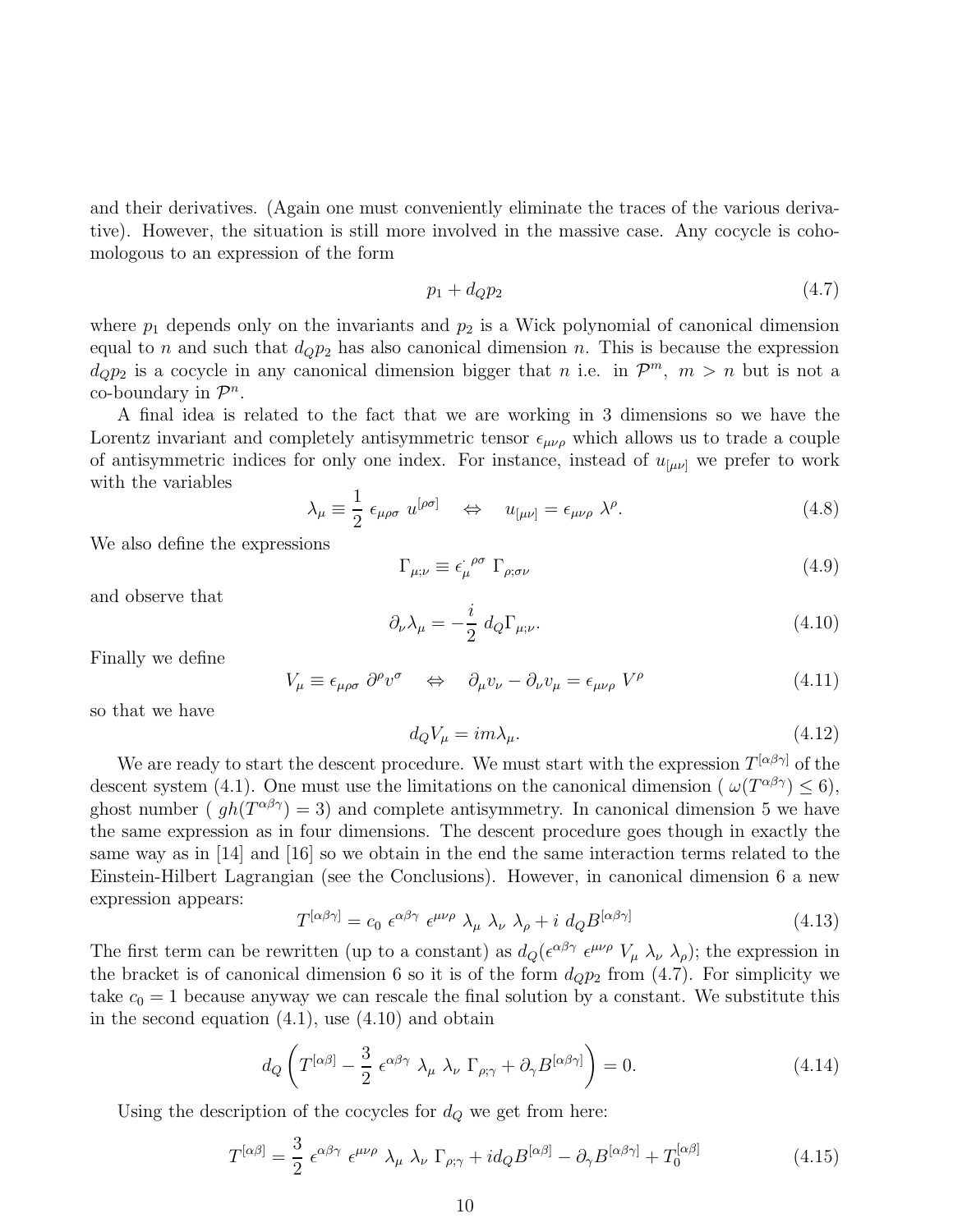where the last term  $T_0^{[\alpha\beta]}$  depends only on the invariants. Now we substitute the preceding expression in the first equation (4.1) and after some computations we arrive at

$$
d_Q \Big[ T^{\alpha} + \frac{3}{4} \epsilon^{\alpha \beta \gamma} \epsilon^{\mu \nu \rho} \lambda_{\mu} \Gamma_{\nu; \beta} \Gamma_{\rho; \gamma} + 3 \epsilon^{\mu \nu \rho} \lambda_{\mu} \lambda_{\nu} \left( \partial_{\rho} \tilde{u}^{\alpha} + \partial^{\alpha} \tilde{u}_{\rho} - \delta^{\alpha}_{\rho} \partial_{\sigma} \tilde{u}^{\sigma} \right) + 3 \epsilon_{\mu \nu \rho} \lambda^{\mu} V^{\nu} \phi^{\rho \alpha} + \partial_{\beta} B^{[\alpha \beta]} \Big] = \partial_{\beta} T_0^{[\alpha \beta]} \tag{4.16}
$$

It is easy to verify this by computing  $d_Q$  of the terms in the bracket and comparing with  $\partial_{\beta}T^{\alpha\beta}$ from (4.15).

It follows that the divergence in the right hand side must be a coboundary. It is rather straightforward to write a general ansatz for the expression  $T_0^{[\alpha\beta]}$  and use this condition. The result is that  $T_0^{[\alpha\beta]}$  $\int_0^{\pi(P)}$  is a relative cocycle i.e. an expression of the form

$$
T_0^{[\alpha\beta]} = id_Q B_0^{[\alpha\beta]} - \partial_\gamma B_0^{[\alpha\beta\gamma]}
$$
\n(4.17)

so we can get rid of the last term in (4.15) if we redefine  $B^{[\alpha\beta]}$  and  $B^{[\alpha\beta\gamma]}$  properly. We are left with

$$
T^{[\alpha\beta]} = \frac{3}{2} \epsilon^{\alpha\beta\gamma} \epsilon^{\mu\nu\rho} \lambda_{\mu} \lambda_{\nu} \Gamma_{\rho;\gamma} + id_{Q} B^{[\alpha\beta]} - \partial_{\gamma} B^{[\alpha\beta\gamma]} \tag{4.18}
$$

and (4.16) becomes

$$
d_Q \Big[ T^{\alpha} + \frac{3}{4} \epsilon^{\alpha \beta \gamma} \epsilon^{\mu \nu \rho} \lambda_{\mu} \Gamma_{\nu; \beta} \Gamma_{\rho; \gamma} + 3 \epsilon^{\mu \nu \rho} \lambda_{\mu} \lambda_{\nu} \left( \partial_{\rho} \tilde{u}^{\alpha} + \partial^{\alpha} \tilde{u}_{\rho} - \delta^{\alpha}_{\rho} \partial_{\sigma} \tilde{u}^{\sigma} \right) + 3 \epsilon_{\mu \nu \rho} \lambda^{\mu} V^{\nu} \phi^{\rho \alpha} + \partial_{\beta} B^{[\alpha \beta]} \Big] = 0 \tag{4.19}
$$

Using again the cohomology of the operator  $d_Q$  we obtain that

$$
T^{\alpha} = -\frac{3}{4} \epsilon^{\alpha\beta\gamma} \epsilon^{\mu\nu\rho} \lambda_{\mu} \Gamma_{\nu;\beta} \Gamma_{\rho;\gamma}
$$

$$
-3 \epsilon^{\mu\nu\rho} \lambda_{\mu} \lambda_{\nu} (\partial_{\rho}\tilde{u}^{\alpha} + \partial^{\alpha}\tilde{u}_{\rho} - \delta^{\alpha}_{\rho} \partial_{\sigma}\tilde{u}^{\sigma}) - 3 \epsilon_{\mu\nu\rho} \lambda^{\mu} V^{\nu} \phi^{\rho\alpha} + T^{\alpha}_{0}
$$

$$
+ i d_{Q}B^{\alpha} - \partial_{\beta}B^{[\alpha\beta]}
$$
(4.20)

where  $T_0^{\alpha}$  depends only on the invariants. A generic expression is

$$
T_0^{\alpha} = a_1 \lambda^{\alpha} \phi^2 + a_2 \lambda^{\alpha} \phi^{\rho \sigma} \phi_{\rho \sigma} + a_3 \phi^{\alpha \beta} \phi_{\beta \mu} \lambda^{\mu} + a_4 \phi^{\alpha \beta} \phi \lambda_{\beta}.
$$
 (4.21)

We now substitute the expression  $(4.20)$  in the basic equation  $(1.2)$ . For this purpose we calculate  $\partial_{\alpha}T^{\alpha}$  and write it as a coboundary  $d_Q(\cdot \cdot \cdot)$  plus a rest. Then we obtain

$$
d_Q \Big[ T + \frac{1}{8} \epsilon^{\alpha \beta \gamma} \epsilon^{\mu \nu \rho} \Gamma_{\mu; \alpha} \Gamma_{\nu; \beta} \Gamma_{\rho; \gamma} - 3 \epsilon^{\mu \nu \rho} \lambda_{\mu} \Gamma_{\nu; \alpha} (\partial_{\rho} \tilde{u}^{\alpha} + \partial^{\alpha} \tilde{u}_{\rho} - \delta^{\alpha}_{\rho} \partial_{\sigma} \tilde{u}^{\sigma})
$$
  
+ 
$$
\frac{3}{2} \epsilon_{\mu \nu \rho} \Gamma^{\mu; \alpha} V^{\nu} \phi_{\alpha}^{\ \rho} - 6 \, m \, \epsilon_{\mu \nu \rho} \lambda^{\mu} V^{\nu} \tilde{u}^{\rho} - t + \partial_{\alpha} B^{\alpha} \Big]
$$
  
= 
$$
\left( a_3 + \frac{3}{2} \right) \lambda_{\mu} \partial^{\rho} \phi^{\mu \sigma} \phi_{\rho \sigma} + \left( 2a_2 - \frac{3}{2} \right) \lambda_{\mu} \partial^{\mu} \phi^{\rho \sigma} \phi_{\rho \sigma}
$$
  
+ 
$$
\left( a_4 - \frac{3}{2} \right) \lambda_{\mu} \partial_{\mu} \phi \phi^{\mu \nu} + \left( 2a_1 + \frac{3}{2} \right) \lambda_{\mu} \partial^{\mu} \phi \phi \qquad (4.22)
$$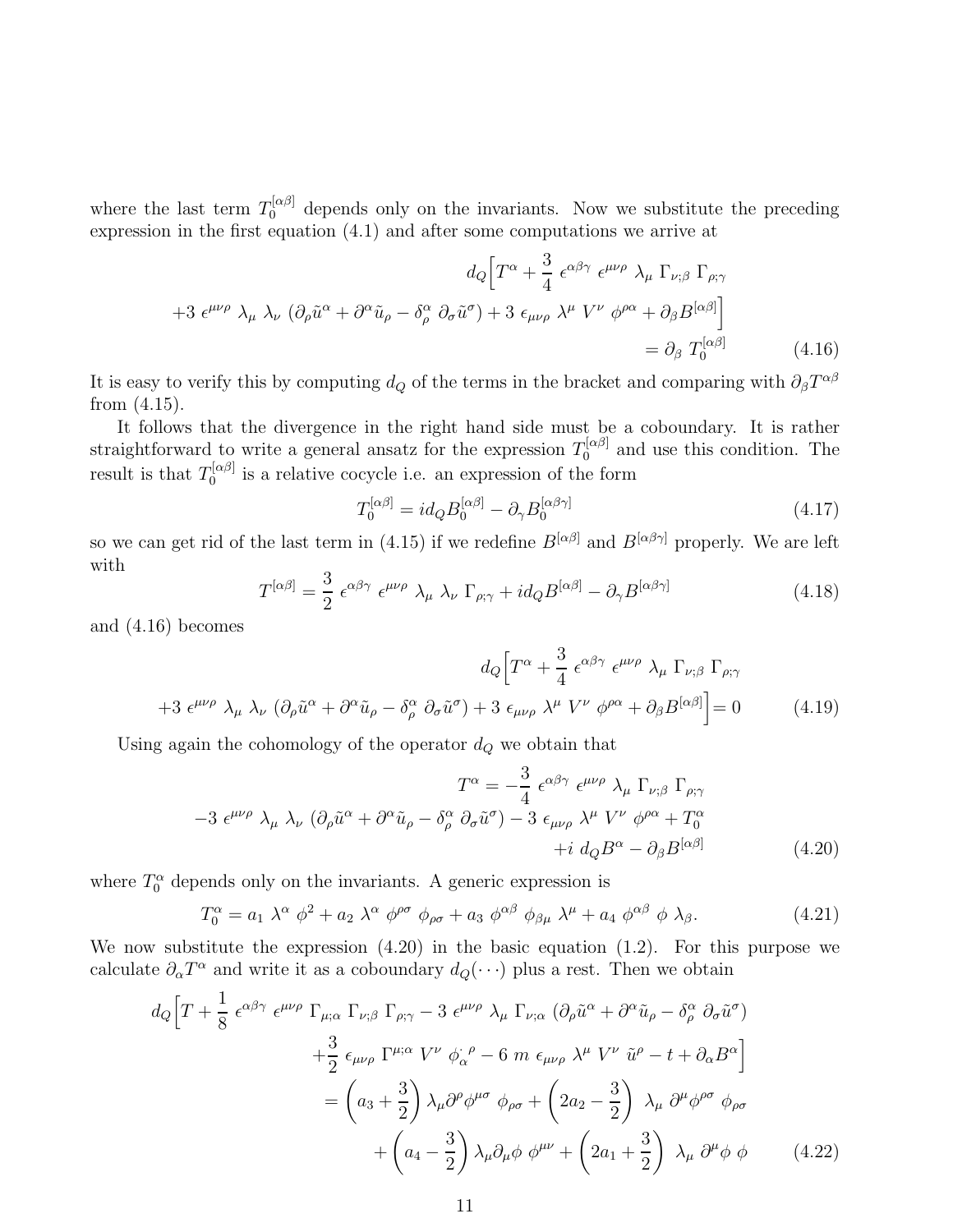where

$$
t \equiv a_3 \left( m \tilde{u}^\beta \phi_{\beta \mu} \lambda^\mu + \frac{1}{2} \phi^{\alpha \beta} \phi_{\beta}^{\ \mu} \Gamma_{\mu; \alpha} \right) + a_4 \left( m \tilde{u}^\beta \phi \lambda^\beta + \frac{1}{2} \phi^{\alpha \beta} \phi \Gamma_{\beta; \alpha} \right) \tag{4.23}
$$

It follows that we must choose

$$
a_1 = -\frac{3}{4}, \quad a_2 = \frac{3}{4}, \quad a_3 = -\frac{3}{2}, \quad a_4 = \frac{3}{2}.
$$
 (4.24)

and the preceding relation is

$$
d_{Q}\left[T + \frac{1}{8} \epsilon^{\alpha\beta\gamma} \epsilon^{\mu\nu\rho} \Gamma_{\mu;\alpha} \Gamma_{\nu;\beta} \Gamma_{\rho;\gamma} - 3 \epsilon^{\mu\nu\rho} \lambda_{\mu} \Gamma_{\nu;\alpha} (\partial_{\rho}\tilde{u}^{\alpha} + \partial^{\alpha}\tilde{u}_{\rho} - \delta^{\alpha}_{\rho} \partial_{\sigma}\tilde{u}^{\sigma}) + \frac{3}{2} \epsilon_{\mu\nu\rho} \Gamma^{\mu;\alpha} V^{\nu} \phi^{\cdot \rho}_{\alpha} - 6 m \epsilon_{\mu\nu\rho} \lambda^{\mu} V^{\nu} \tilde{u}^{\rho} - t + \partial_{\alpha}B^{\alpha}\right] = 0 \qquad (4.25)
$$

where now

$$
t \equiv \frac{3}{2} \left( -m \tilde{u}^{\beta} \phi_{\beta \mu} \lambda^{\mu} - \frac{1}{2} \phi^{\alpha \beta} \phi_{\beta}{}^{\mu} \Gamma_{\mu; \alpha} + m \tilde{u}^{\beta} \phi \lambda^{\beta} + \frac{1}{2} \phi^{\alpha \beta} \phi \Gamma_{\beta; \alpha} \right)
$$
(4.26)

Finally, we apply once more the description of the cohomology of the operator  $d_Q$  and get

$$
T = -\frac{1}{8} \epsilon^{\alpha\beta\gamma} \epsilon^{\mu\nu\rho} \Gamma_{\mu;\alpha} \Gamma_{\nu;\beta} \Gamma_{\rho;\gamma}
$$
  
+3  $\epsilon^{\mu\nu\rho} \lambda_{\mu} \Gamma_{\nu;\alpha} (\partial_{\rho} \tilde{u}^{\alpha} + \partial^{\alpha} \tilde{u}_{\rho} - \delta^{\alpha}_{\rho} \partial_{\sigma} \tilde{u}^{\sigma})$   

$$
-\frac{3}{2} \epsilon_{\mu\nu\rho} \Gamma^{\mu;\alpha} V^{\nu} \phi_{\alpha}^{\ \rho} + 6 \ m \epsilon_{\mu\nu\rho} \lambda^{\mu} V^{\nu} \tilde{u}^{\rho} + t + T_0
$$
  
+ $i d_{Q}B - \partial_{\alpha}B^{\alpha}$  (4.27)

where the expression  $T_0$  depends only on invariants. The generic form is

$$
T_0 = c_1 \; \phi^{\mu\nu} \; \phi_{\nu\rho} \; \phi_{\mu}^{\ \rho} + c_2 \; \phi^{\mu\nu} \; \phi_{\mu\nu} \; \phi + c_3 \; \phi^3. \tag{4.28}
$$

The final result is given by the formula (4.27) together with (4.26) and (4.28). One can prove that

$$
\epsilon^{\alpha\beta\gamma} \epsilon^{\mu\nu\rho} \Gamma_{\mu;\alpha} \Gamma_{\nu;\beta} \Gamma_{\rho;\gamma} = 8 \epsilon^{\alpha\beta\gamma} \Gamma^{\nu}_{\rho\alpha} \Gamma^{\rho}_{\mu\beta} \Gamma^{\mu}_{\nu\gamma}
$$
(4.29)

which is the well-known tri-linear part of the Chern-Simons coupling for gravity in three dimensions. The second line in (4.27) is a ghost - antighost - graviton coupling, and the third line gives the coupling to the vector-graviton field. Without these couplings quantum gauge invariance is violated.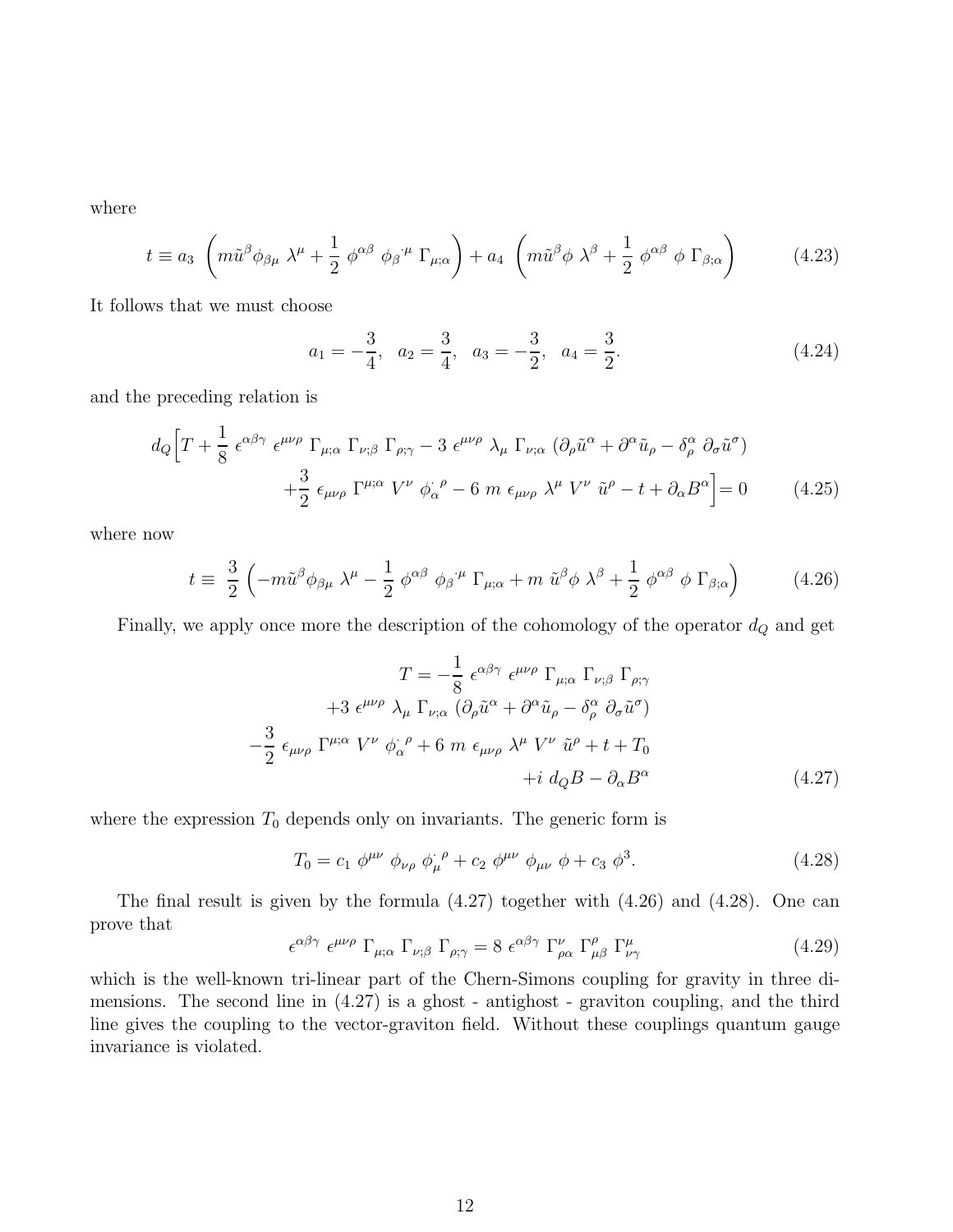## 5 Conclusions

We have derived the coupling of 2+1-dimensional massive quantum gauge theory on Minkowski space from descent equations without using any classical Lagrangian. The complete coupling T including the parity conserving part is equal to

$$
T = \kappa \Biggl\{ -h^{\alpha\beta} \partial_{\alpha} h \partial_{\beta} h + 2h^{\alpha\beta} \partial_{\alpha} h_{\mu\nu} \partial_{\beta} h^{\mu\nu} + 4h_{\alpha\beta} \partial_{\nu} h^{\beta\mu} \partial_{\mu} h^{\alpha\nu} + 2h_{\alpha\beta} \partial_{\mu} h^{\alpha\beta} \partial^{\mu} h - 4h_{\alpha\beta} \partial_{\nu} h^{\alpha\mu} \partial^{\nu} h^{\beta}_{\mu} - 4h^{\mu\alpha} \partial_{\alpha} v^{\nu} \partial_{\mu} v_{\nu} - 4u^{\mu} \partial_{\beta} \tilde{u}_{\nu} \partial_{\mu} h^{\nu\beta} + 4 \partial_{\nu} u^{\beta} \partial_{\mu} \tilde{u}_{\beta} h^{\mu\nu} - 4 \partial_{\nu} u^{\nu} \partial_{\mu} \tilde{u}^{\beta} h^{\beta\mu} + 4 \partial_{\nu} u^{\mu} \partial_{\mu} \tilde{u}_{\beta} h^{\nu\beta} + + m^2 \Biggl( \frac{4}{3} h^{\mu\nu} h_{\mu\beta} h^{\nu\beta} - h^{\mu\beta} h_{\mu\beta} h + \frac{1}{6} h^3 \Biggr) + 4m u^{\mu} \tilde{u}^{\nu} \partial_{\mu} v_{\nu} \Biggr\} + \frac{8}{\mu} \Biggl\{ \epsilon^{\alpha\beta\gamma} \Gamma_{\nu\alpha}^{\nu} \Gamma_{\rho\alpha}^{\rho} \Gamma_{\nu\gamma}^{\mu} + 3 \epsilon^{\mu\nu\rho} \lambda_{\mu} \Gamma_{\nu;\alpha} (\partial_{\rho} \tilde{u}^{\alpha} + \partial^{\alpha} \tilde{u}_{\rho} - \delta^{\alpha}_{\rho} \partial_{\sigma} \tilde{u}^{\sigma}) - \frac{3}{2} \epsilon_{\mu\nu\rho} \Gamma^{\mu;\alpha} V^{\nu} \phi^{\rho}_{\alpha} + 6 m \epsilon_{\mu\nu\rho} \lambda^{\mu} V^{\nu} \tilde{u}^{\rho} + + \frac{3}{2} \Biggl( -m \tilde{u}^{\beta} \phi_{\beta\mu} \lambda^{\mu} - \frac{1}{2} \phi^{\alpha\beta} \phi_{\beta}^{\mu} \Gamma_{\mu;\alpha} +
$$

This is the lowest order trilinear coupling, higher orders can be computed from higher orders causal gauge invariance as in four dimensions [11], [18]. Note that in the limit  $m \to 0$  the vectorgraviton field  $v^{\mu}$  which is also contained in  $V^{\mu}$  and  $\phi_{\mu\nu}$  does not decouple from the graviton field  $h^{\mu\nu}$  in both parity-even and odd sectors. That means the massless limit of the massive theory does not agree with the  $m = 0$  theory constructed without the v-field. The latter is trivial as far as the physical Hilbert space is concerned whereas the former is non-trivial.

In order to make contact with classical field theory one certainly asks: what is the classical Lagrangian which after expansion around flat background leads to the coupling (5.1). The answer is simple as far as the m-independent pure h-terms are concerned [11]: one takes the Einstein-Hilbert Lagrangian

$$
L_{EH} = -\frac{2}{\kappa^2} \sqrt{-g} R\tag{5.2}
$$

and expands the metric in the form

$$
\sqrt{-g}g^{\mu\nu} = \eta^{\mu\nu} + \kappa h^{\mu\nu} \tag{5.3}
$$

using the so-called Goldberg variables. Then the terms  $O(\kappa)$  agree with the m-independent pure graviton terms in  $(5.1)$  (if an overall factor 4 is multiplied in  $(5.2)$ ). The m-dependent terms in the fourth line of (5.1) are obtained if we add to (5.2) a cosmological term

$$
-\frac{2}{\kappa^2}\sqrt{-g}\,2\Lambda\tag{5.4}
$$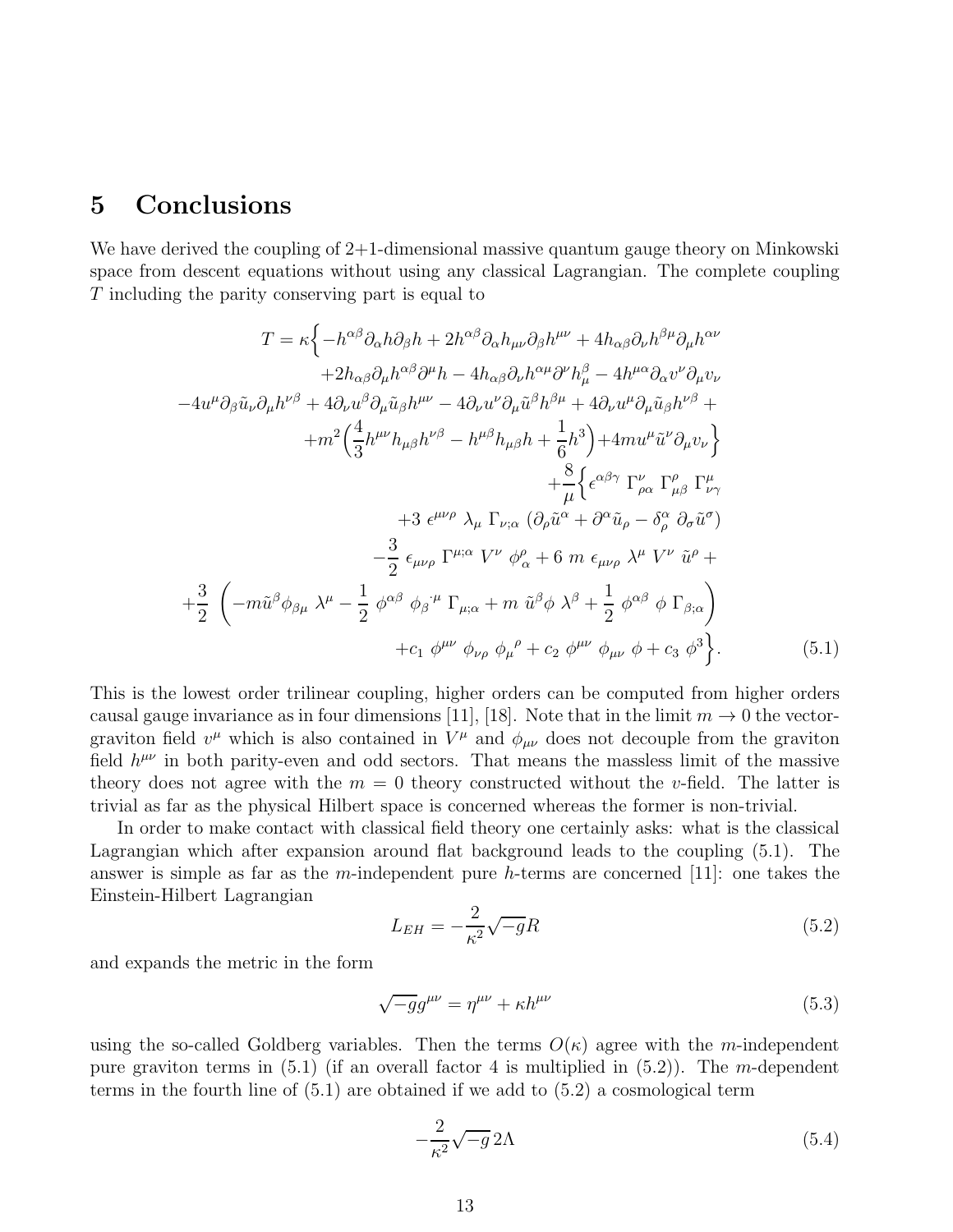and put

$$
m^2 = -2\Lambda. \tag{5.5}
$$

The same mass value comes out from  $O(\kappa^0)$  and  $O(\kappa^2)$  of the expansion. Consequently, we arrive at the cosmological topologically massive gravity with a negative cosmological constant which has been intensively studied in the literature.

The classical theory is usually expanded around anti-de-Sitter background which brings out the behavior in the large. Our quantum theory describes the local aspects, i.e. the quantum fluctuations around the local Minkowski space. As a consequence the two pictures are rather different, for example, the mass of the classical  $AdS_3$  graviton depends on the Chern-Simons coupling constant  $\mu$  [8] whereas we have the simple relation (5.5). Another difference is that the classical Chern-Simons coupling contains a quadratic term Γ∂Γ which does not appear in our quantum theory. Our theory is only consistent if the vector-graviton field  $v^{\mu}(x)$  with the same mass  $m$  as the graviton is included. This is required for quantum gauge invariance which is necessary for unitarity of the S-matrix on the physical Hilbert space. In section 3 we have shown that the v-field carries physical degrees of freedom. Therefore, it is hard to believe that the classical theory can be consistent without the v-field.